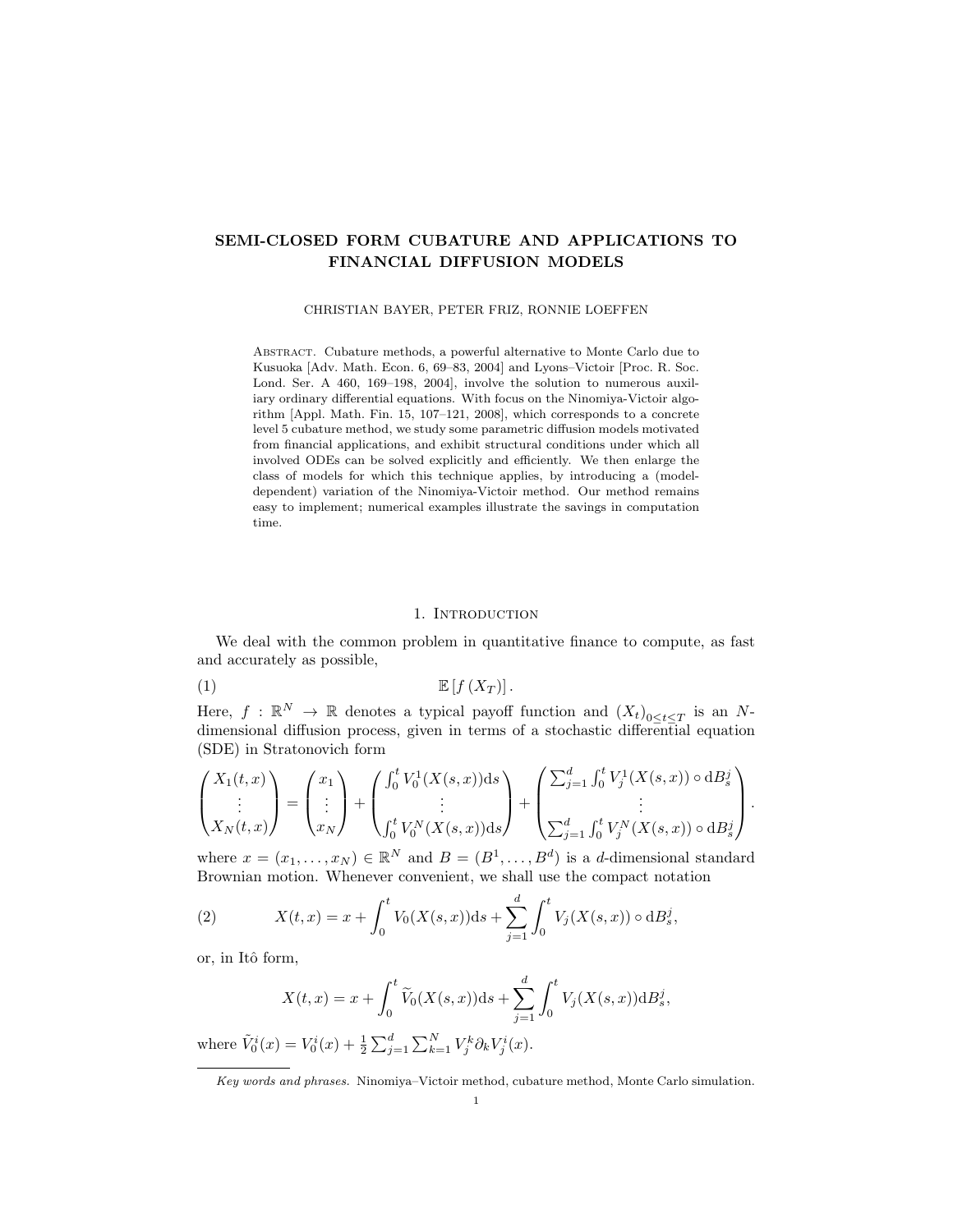As is common in the analysis of higher-order, weak approximation methods for such SDEs (cf. the classics Kloeden and Platen [10], Glasserman [7] as well as Kusuoka [11], Lyons and Victoir [15] and Ninomiya and Victoir [18] for cubature type methods) we shall assume that the payoff function  $f$  and all vector fields  $V_0, V_1, \ldots, V_d$  are smooth, with bounded derivatives of any order. The standing remark in this subject, *implicit in all of the aforementioned references*, is that any scheme obtained from such an analysis can and will be applied to typical financial diffusion models (such as Heston, SABR and their – possibly higher-dimensional – generalizations) even if they do not satisfy the technical assumptions initially used in the analysis; numerical experiments (which are necessary for every numerical scheme in any case!) serve as a posteriori justification.<sup>1</sup>

We do not wish to impose any special structure on (2); in particular the vector fields are not supposed to commute (cf. Kloeden and Platen [10, page 348] for the advantages in such a case in the particular case of the Milstein scheme), no affine structure (as in the Heston model) is assumed, nor do we want to rely on heat-kernel based expansions of (1) (such as the SABR formula). In this generality, one has essentially two approaches. The PDE method, based on the Feynman-Kac formula, consists in solving the Cauchy problem for the partial differential equation

$$
\partial_t u(t, x) + Lu(t, x) = 0, \quad u(T, x) = f(x)
$$

where the 2nd order differential operator  $L$  is given in Hörmander form  $L =$  $V_0 + \frac{1}{2} \sum_{i=1}^d V_i^2$  where vector-fields are identified with first order differential operators. As is well known, that PDE approach is prohibitively slow in higher dimension; there are also stability issues when  $L$  is not elliptic. The other approach is the probabilistic "simulation" method which requires two steps. In step 1 one discretizes  $X(t, x)$  in order to obtain an approximation  $\overline{X}^{K}(t, x)$ ; typically, K corresponds to the number of partitions of  $[0, T]$ ; examples include the Euler-Maruyama (EM) scheme

$$
\overline{X}^{(EM),K}(0,x) = x \in \mathbb{R}^N
$$
\n
$$
\overline{X}^{(EM),K}\left(\frac{k+1}{K},x\right) = \overline{X}^{(EM),K}\left(\frac{k}{K},x\right) + \widetilde{V}_0(\overline{X}^{(EM),K}\left(\frac{k}{K},x\right)) \times \frac{T}{K}
$$
\n
$$
+ \sqrt{\frac{T}{K}} \sum_{j=1}^d V_j\left(\overline{X}^{(EM),K}\left(\frac{k}{K},x\right)\right) Z_{k+1}^j,
$$

where  $\left( Z_{k}^{j}\right)$  is a family of independent  $\mathcal{N}(0,1)^{2}$  random variables, as well as higher order (Milstein, Kusuoka, Ninomiya–Victoir, . . . ) schemes which we do not wish to detail at this moment. The discretization error is given by

$$
\left| \mathbb{E}\left[f\left(X\left(T,x\right)\right)\right] - \mathbb{E}\left[f\left(\overline{X}^{K}\left(T,x\right)\right)\right] \right| = \left\{ \begin{array}{c} \mathcal{O}\left(T/K\right) \text{ for Euler-Maruyama} \\ \mathcal{O}\left(\left(T/K\right)^{2}\right) \text{ for Ninomiya-Victoir} \\ \cdots \end{array} \right.
$$

<sup>&</sup>lt;sup>1</sup>It is possible to analyze mollified/truncated versions of CIR, Heston, SABR, ... and thus provide further mathematical justification. For instance, it was only recently shown in full rigor that the classical Euler-Maruyama scheme applied to the Heston model converges; see e.g. Mao and Higham [8]. Let us also mention the work of Alfonsi [1] in this context. Such considerations are not the purpose of the present paper.

<sup>&</sup>lt;sup>2</sup>Throughout the paper  $\mathcal{N}(\mu, \sigma^2)$  denotes the normal distribution with mean  $\mu$  and variance  $\sigma^2$ .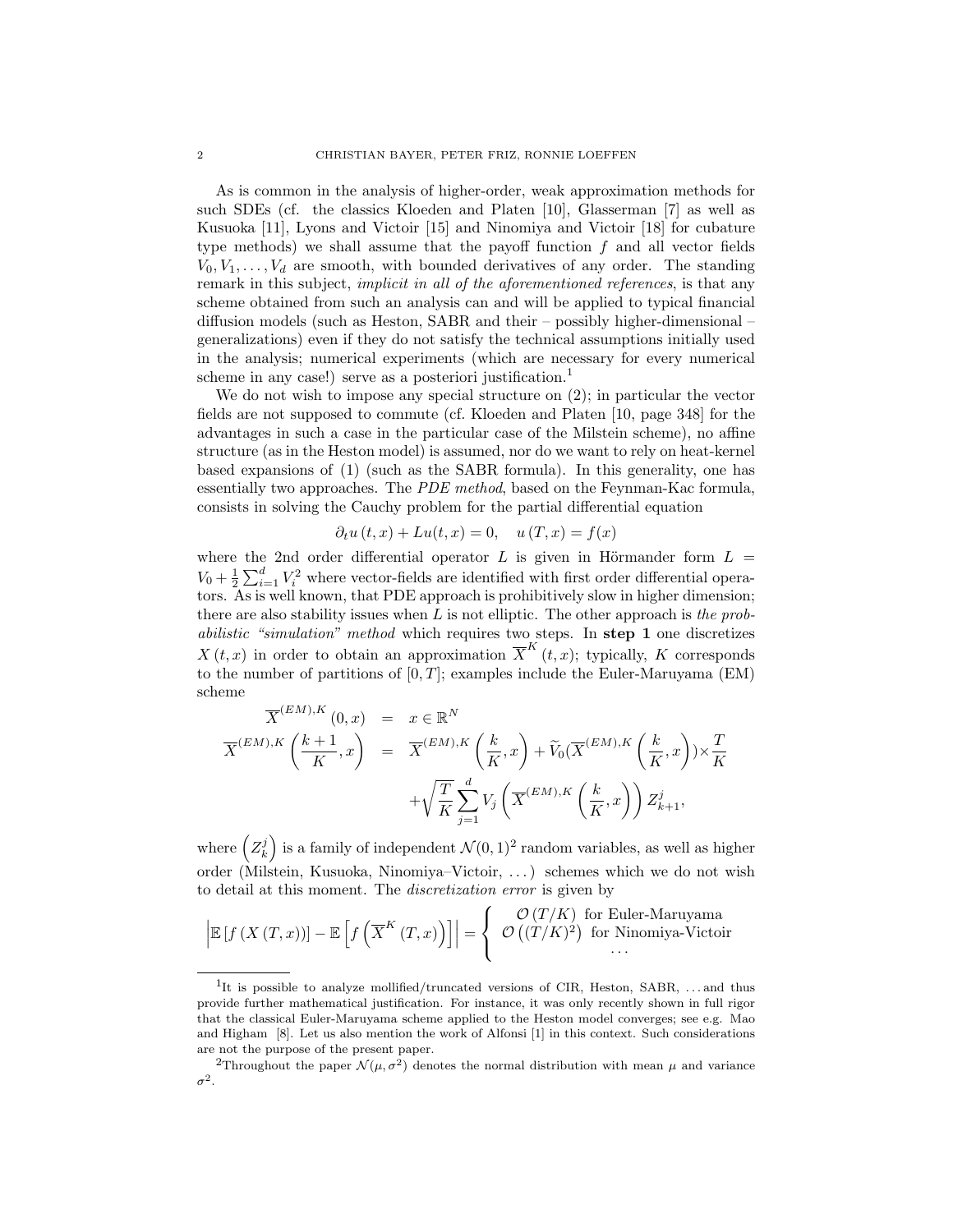In step 2 one has to integrate  $f\left(\overline{X}^K(T,x)\right)$  over some domain of dimension  $D = D(K)$  such as<sup>3</sup>

$$
\mathbb{E}\left[f\left(\overline{X}^{K}\left(T,x\right)\right)\right]=\int_{\left[0,1\right)^{D\left(K\right)}}F\left(y_{1},\ldots,y_{D\left(K\right)}\right)dy_{1}\ldots dy_{D\left(K\right)}.
$$

Here, F denotes the dependence of  $f\left(\overline{X}^K(T,x)\right)$  on uniform random variables, i.e.,  $F(U_1,\ldots,U_{D(K)})=f\left(\overline{X}^K(T,x)\right)$  for a collection  $(U_1,\ldots,U_{D(K)})$  of independent random variables uniformly distributed on the unit interval. The right-hand-side is approximated by Monte Carlo (MC) or Quasi Monte Carlo (QMC), essentially obtained by averaging M samples of  $F(y_1, \ldots, y_{D(K)})$ . These samples are random if created by Monte Carlo (MC) and deterministic if obtained by Quasi Monte Carlo (QMC). In either case, we have an integration error of the form

$$
\left| \text{MC} \left( f \left( \overline{X}^{K} \left( T, x \right) \right), M \right) (\omega) - \mathbb{E} \left[ f \left( \overline{X}^{K} \left( T, x \right) \right) \right] \right|,
$$
  

$$
\left| \text{QMC} \left( f \left( \overline{X}^{K} \left( T, x \right) \right), M \right) - \mathbb{E} \left[ f \left( \overline{X}^{K} \left( T, x \right) \right) \right] \right|.
$$

The central limit theorem roughly implies that MC-integration error is  $O(1/$ √  $\overline{M}$ ). More precisely, we have in the sense of an asymptotic equality in law,

$$
\mathrm{MC}\left(f\left(\overline{X}^{K}\left(t,x\right)\right),M\right)\approx\mathcal{N}\left(\mathbb{E}\left[f\left(\overline{X}^{K}\left(t,x\right)\right)\right],\mathbb{V}\left[f\left(\overline{X}^{K}\left(t,x\right)\right)\right]/M\right)
$$

so that, using  $\mathbb{V}\left[f\left(\overline{X}^K\left(t,x\right)\right)\right] \approx \mathbb{V}\left[f\left(X\left(t,x\right)\right)\right]$  we see that the number of sample points M needed to attain a given accuracy (i.e. a certain  $\varepsilon$  bound for the MCintegration error) is roughly independent of  $K$  and the discretization algorithm. The situation is somewhat different for the QMC-integration error. It is known that there exists sequences ("sample points") such that there exists  $C = C(f, D(K))$ such that for all M one has

$$
\left| \text{QMC}\left( f\left( \overline{X}^{K}\left( T,x\right) \right) ,M\right) (\omega) - \mathbb{E}\left[ f\left( \overline{X}^{K}\left( T,x\right) \right) \right] \right| \leq C \frac{\left( \log M\right)^{D(K)}}{M}.
$$

In contrast to the MC case, the number of sample points M needed by QMC to attain a given accuracy depends heavily on the dimension of integration  $D(K)$  and, possibly, on the smoothness of  $f\left(\overline{X}^K\right)$  as a function in the points  $y_1, \ldots, y_{D(K)}$ . Moreover, the above error estimate is known to grossly overestimate the true error in many cases.

1.1. Cubature on Wiener Space. Let us briefly put the (Kusuoka–Lyons–Victoir) cubature method in this context. For simplicity of notation only, we consider the case  $V_0 = 0$  here. A *cubature formula on Wiener space* is a random variable W taking values in the space  $C^{1-var}([0,1], \mathbb{R}^d)$  of continuous paths of bounded variation with values in  $\mathbb{R}^d$  such that we have

$$
(3) \qquad \mathbb{E}\left[\int_{0\leq t_1\leq\cdots\leq t_j\leq 1}\circ\mathrm{d}B_{t_1}^{i_1}\cdots\circ\mathrm{d}B_{t_j}^{i_j}\right]=\mathbb{E}\left[\int_{0\leq t_1\leq\cdots\leq t_j\leq 1}\mathrm{d}W_{t_1}^{i_1}\cdots\mathrm{d}W_{t_j}^{i_j}\right].
$$

<sup>&</sup>lt;sup>3</sup>The dimension  $D(K)$  will depend on the method (for instance  $D(K) = K \times d$  for the Euler-Maruyama scheme,  $D(K) = K \times (d+1)$  for the Ninomiya–Victoir scheme).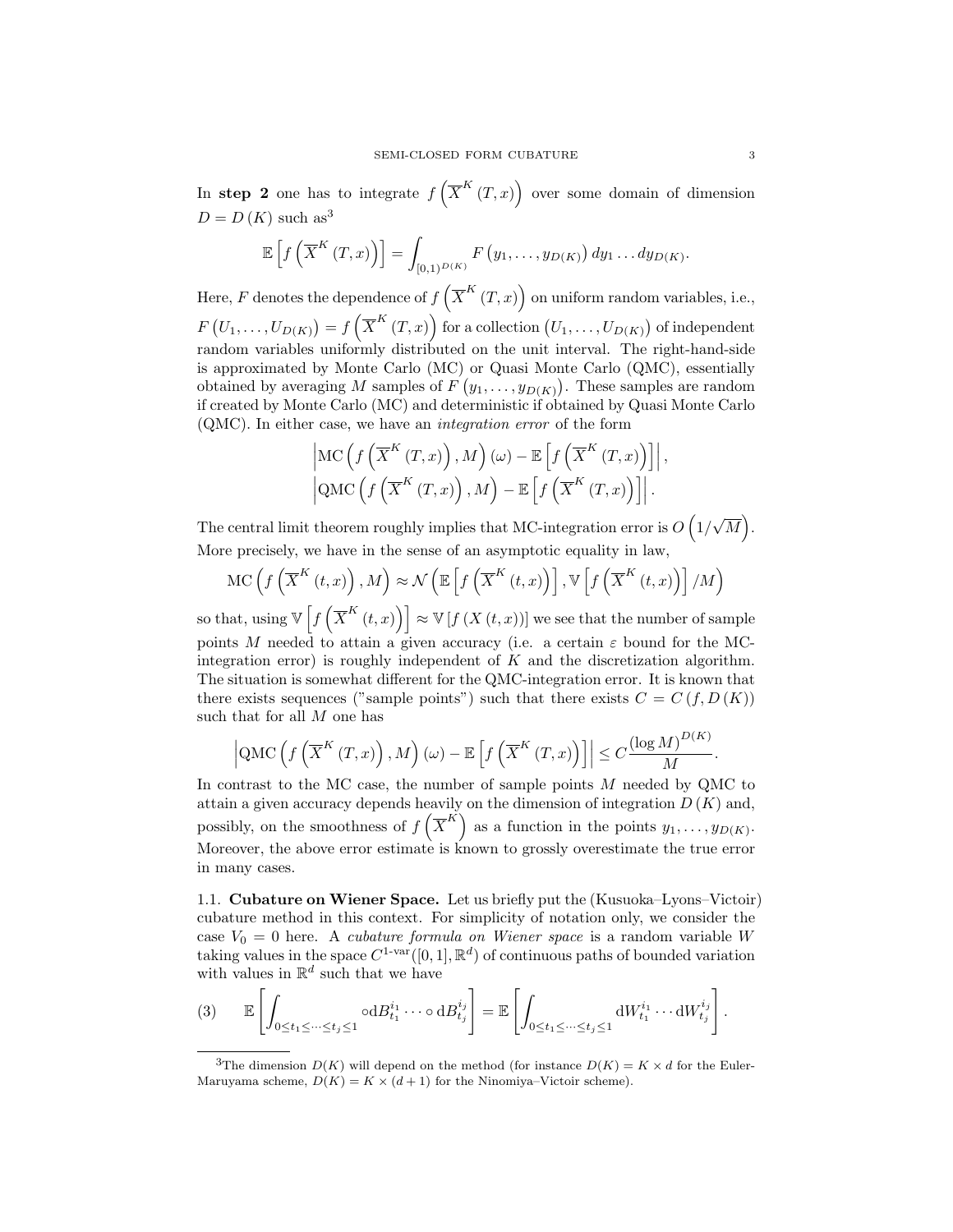for all multi-indices  $I = (i_1, \ldots, i_j) \in \{1, \ldots, d\}^j$  with all  $1 \leq j \leq m$ , where  $m$  is a fixed positive integer, the *order* of the cubature formula. Moreover, we note that since the paths of the process  $W$  are of bounded variation, the integrals on the right hand side of (3) are then understood as classical Riemann-Stieltjes integrals. In applications, the reference interval  $[0, 1]$  in  $(3)$  is typically replaced by some (small) interval such as  $[0, T/K]$ . (Due to Brownian scaling, however, the problems are equivalent; in particular, a cubature formula on  $[0, t]$  is obtained by a scaled version of the cubature formula on  $[0, 1]$ . In the classical paper of Lyons and Victoir [15] the authors actually insisted that the cubature formula is discrete meaning that for some positive integer  $k$ , the law of  $W$  can be written as

$$
\sum_{i=1}^k \lambda_i \delta_{W_i},
$$

where  $\delta_{W_i}$  is the Dirac measure on Wiener space which assign unit mass to the path  $W_i(.)$ , zero to every other path. (Existence and explicit knowledge of cubature formulas is a non-trivial problem!) The idea is now to approximate the stochastic differential equation (2) for  $X = X(t, x)$  by a family of (random) ordinary timeinhomogeneous differential equations,

$$
\overline{X}(t, x; W) = x + \sum_{j=1}^{d} \int_0^t V_j(\overline{X}(s, x; W)) \frac{\mathrm{d}W^j(s)}{\mathrm{d}s} \mathrm{d}s,
$$

where W now denotes a cubature formula on the interval  $[0, t]$ . A stochastic Taylorexpansions (e.g. chapter 18 in [3] for a discussion in the spirit of cubature) shows that  $\mathbb{E}\left[f\left(\overline{X}(t,x;W)\right)\right]-\mathbb{E}\left[f\left(X(t,x)\right)\right]=O\left(t^{\frac{m+1}{2}}\right)$  as  $t\to 0$ . Observe that in the case of a discrete cubature formula  $\mathbb{E}\left[f\left(\overline{X}(t,x;W)\right)\right]$  is computed exactly (no integration error!) by solving  $k$  ordinary differential equations. A (big) interval  $[0, T]$  can be handled by dividing it into K intervals of length  $T/K$  and iterating this procedure but now exact computation of  $\mathbb{E}[f(X(t, x; W))]$  requires to solve

$$
k + k^2 + \dots + k^K = O(k^K)
$$

ordinary differential equations. When  $k<sup>K</sup>$  becomes too big one can either perform a Monte Carlo simulation ("on the cubature tree") or resort to recombination techniques (see Litterer and Lyons [16] for the present state of art). Let us note, however, that in many practical applications  $K$  remains small, which helps to explain the numerical benefits of cubature even without recombination.

1.2. The Ninomiya–Victoir (NV) Scheme. The Ninomiya–Victoir "splitting" scheme, introduced in [18], is given by

$$
\overline{X}^{(NV),K}(0,x) = x \in \mathbb{R}^N,
$$
\n
$$
\overline{X}^{(NV),K}\left(\frac{(k+1)T}{K},x\right) =
$$
\n
$$
= \begin{cases}\n\frac{T}{2K}V_0 e^{Z_k^1} \sqrt{\frac{T}{K}} V_1 \dots e^{Z_k^d} \sqrt{\frac{T}{K}} V_d e^{\frac{T}{2K} V_0} \overline{X}^{(NV),K}\left(\frac{kT}{K},x\right) & \text{if } \Lambda_k = -1, \\
e^{\frac{T}{2K} V_0} e^{Z_k^d} \sqrt{\frac{T}{K}} V_d \dots e^{Z_k^1} \sqrt{\frac{T}{K}} V_1 e^{\frac{T}{2K} V_0} \overline{X}^{(NV),K}\left(\frac{kT}{K},x\right) & \text{if } \Lambda_k = +1.\n\end{cases}
$$

Here  $e^V x \in \mathbb{R}^N$  denotes the ODE solution at unit time to  $\dot{y} = V(y)$ ,  $y(0) = x$  and the probability space carries independent random-variables  $(\Lambda_k)$ , with values  $\pm 1$  at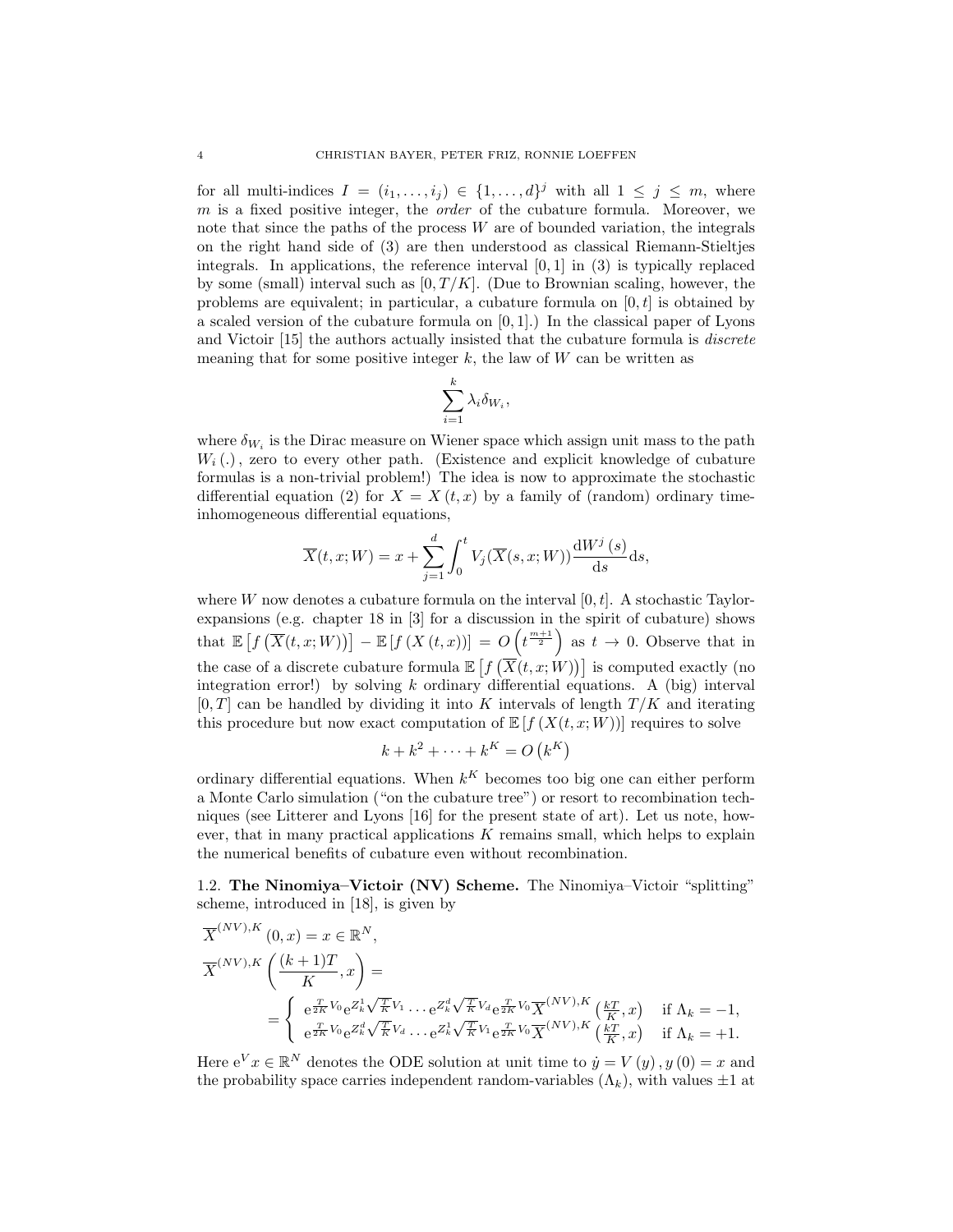probability 1/2, and  $\mathcal{N}(0,1)$  random variables  $(Z_k^j)$ . One step in the NV scheme corresponds actually to a (non-discrete) cubature formula of order  $m = 5$ . To see this, assume  $V_0 = 0$  for (consistent) simplicity and let  $(\mathfrak{b}_i)$  denote the canonical basis of  $\mathbb{R}^d$ . An  $\mathbb{R}^d$ -valued random path  $W(\omega)$ , continuous and of bounded variation, is then created via  $\Lambda(\omega) \in \{+1,1\}$  and d independent  $\mathcal{N}(0,1)$  realizations  $Z^1(\omega), \ldots, Z^d(\omega)$ . If  $\Lambda(\omega) = -1$  we take  $W(\omega) : [0, T/K] \to \mathbb{R}^d$ , started at 0 say, to move at constant speed, first an amount  $Z_k^d \sqrt{T/K}$  in  $\mathfrak{b}_d$ -direction, ... until the final move  $Z_k^1\sqrt{T/K}$  in  $\mathfrak{b}_1$ -direction; if  $\Lambda(\omega) = +1$  the construction is similar but in reversed order. When  $V_0 \neq 0$ , one follows the flow of the drift vector-field for time  $T/(2K)$  in the first and last step of the scheme; at all intermediate steps  $V_0$  is followed for a time  $T/K$ ; this is inspired by classical splitting methods in operator theory. In the case of two diffusion vector fields, the coin-flipping may be related to Talay's trick of, in a weak approximation context, replacing the (difficult to sample) L´evy's area by a discrete moment-matched random variable, see Kloeden and Platen [10, page 466 f.].

The NV scheme has attracted wide attention since its introduction in [18]; it is nowadays found in various sophisticated numerical packages such as Inria's software PREMIA for financial option computations.<sup>4</sup> A variation of the scheme designed to deal with degeneracies arising in some affine situations is discussed in [1]. Let us also mention the "NV inspired" schemes developed in [4] and [19].

1.3. Semi-closed form cubature. It is clear from the preceding discussion that cubature methods, and the NV scheme in particular, heavily rely on the ability to solve, fast and accurately, ordinary differential equations. The general cubature methods involves time-inhomogeneous ODEs; in general, there is no alternative to solve them numerically, typically with Runge-Kutta methods. (A detailed discussion on how Runge-Kutta methods are applied in this context is found in Ninomiya and Ninomiya [17].)

On the other hand, the Ninomiya-Victoir splitting scheme only involves the composition of solution flows to time-homogeneous ODEs. In particular, there will be "lucky" cases of models where all (or at least most) ODE flows can be solved exactly.<sup>5</sup> In such a case one has effectively found a level-5 cubature method which can be implemented without relying on numerical ODE solvers. In particular, one expects the cubature methods to perform especially well in such cases. As was observed in [18], see also Section 2.1, the Heston model is such a lucky case. We thus propose the following definition.

Definition 1. A diffusion model of type (2) where a cubature method can be implemented without any numerical ODE solutions is said to be accessible to semiclosed form cubature (SCFC).

For instance, any model of type (2) where all ODE flows  $e^{tV_0}, \ldots, e^{tV_d}$  can be solved in closed form falls in this class. However, one soon encounters model (e.g. the popular SABR model, see Section 2.2) in which some of the vector-fields do not allow for flows in closed form. The contribution of this paper, beyond suggesting the

<sup>4</sup>As of Sep 2010, the weblink ralyx.inria.fr/2006/Raweb/mathfi/uid21.html contains some relevant information.

<sup>&</sup>lt;sup>5</sup>By this we mean a closed-form solution to the ODE  $\dot{y} = V(y), y(0) = x$  which allows for fast numerical evaluation. In particular, we are not interested in "closed-form" solution in terms of complicated and slow-to-evaluate special functions.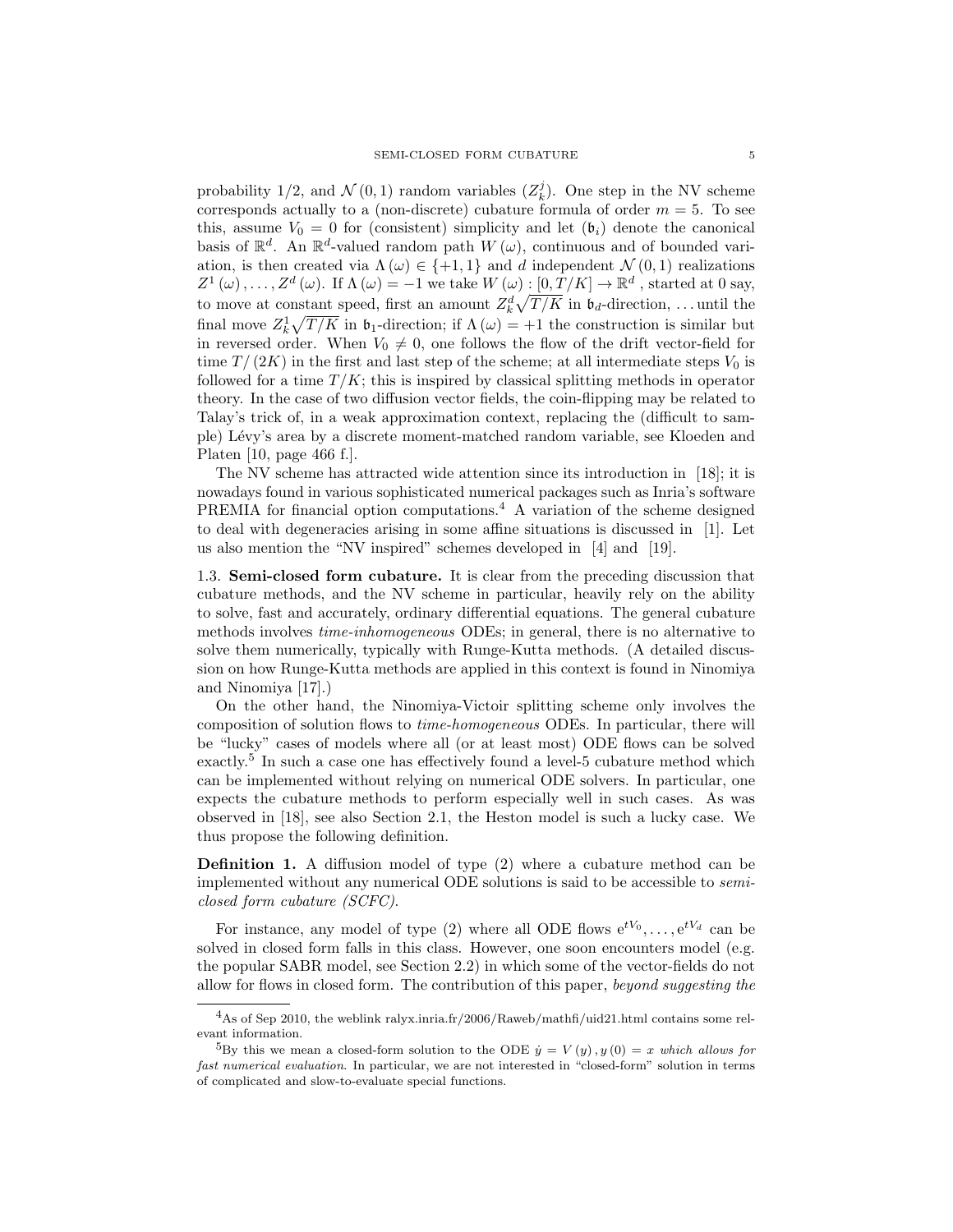systematic use of financial models that are accessible to semi-closed form cubature, is that the class of such models can be significantly enlarged by working with an almost trivial modification of the NV scheme.<sup>6</sup> Before explaining our modification we point out that the SABR model then becomes accessible to semi-closed form cubature. Our modification is based on the trivial equivalence of (2) with

$$
dX(t,x) = \left(V_0(X(t,x)) - \sum_{j=1}^d \gamma_j V_j(X(t,x))\right) dt + \sum_{j=1}^d V_j(X(t,x)) \circ d\left(B_t^j + \gamma_j t\right)
$$

$$
\equiv V_0^{(\gamma)}\left(X(t,x)\right) + \sum_{j=1}^d V_j(X(t,x)) \circ d\left(B_t^j + \gamma_j t\right)
$$

whatever the choice of drift parameters  $\gamma_1, \ldots, \gamma_d$ . Assume that all diffusion vectorfields  $(V_1, \ldots, V_d)$  allow for flows in closed form, whereas  $e^{tV_0}$  is not available in closed form. The point is that, in a variety of concrete examples, one can pick drift parameters  $\gamma_1, \ldots, \gamma_d$  in a way that  $e^{tV_0^{(\gamma)}}$  can be solved in closed form after all.

Therefore, we propose the following variant of the Ninomiya-Victoir method (which shall be referred to as the "NV scheme with drift (trick)"):

$$
\overline{X}^{(NVd),K}(0,x) = x \in \mathbb{R}^{N},
$$
\n(4)\n
$$
\overline{X}^{(NVd),K}\left(\frac{(k+1)T}{K},x\right) =
$$
\n(5)\n
$$
= \begin{cases}\n e^{\frac{T}{2K}V_{0}^{(\gamma)}}e^{Z_{k}^{1}V_{1}}\cdots e^{Z_{k}^{d}V_{d}}e^{\frac{T}{2K}V_{0}^{(\gamma)}}\overline{X}^{(NVd),K}\left(\frac{kT}{K},x\right), & \text{if } \Lambda_{k} = -1, \\
 e^{\frac{T}{2K}V_{0}^{(\gamma)}}e^{Z_{k}^{d}V_{d}}\cdots e^{Z_{k}^{1}V_{1}}e^{\frac{T}{2K}V_{0}^{(\gamma)}}\overline{X}^{(NVd),K}\left(\frac{kT}{K},x\right), & \text{if } \Lambda_{k} = +1,\n\end{cases}
$$

where  $Z_k^i \sim \mathcal{N}\left(\frac{T}{K}\gamma_i, \frac{T}{K}\right)$  independent of each other.

The bulk of this paper is devoted to implement these ideas for a handful of (stochastic volatility) models encountered in the financial industry. Since highdimensional problems are the raison d'être for probabilistic simulation methods, a detailed discussion of a higher-dimensional (SABR-type) model is included. At last, we discuss numerical results obtained with our "drift-modified" NV scheme: relative to the classical NV scheme we observe significant and consistent savings in computational time.

Note that we want to concentrate on the method itself, without further improvements like variance reduction, optimization of code and Romberg extrapolation.

Let us also remark at this stage that the splitting nature of the Ninomiya-Victoir scheme also allows for further splitting, e.g., of the drift vector-field, in addition to or instead of the above introduced "drift trick". More precisely, the drift-trick adds more flexibility to such splittings in the sense that it allows to split the drift vector field and combine parts of it with diffusion vector fields.

A further advantage of the Ninomiya-Victoir scheme and of other higher order schemes is an induced reduction of the dimension of the integration problem. Indeed, Higher order methods allow to use coarser time-grids, thereby reducing

<sup>6</sup>While SCFC corresponds to the "luckiest" case of avoiding numerical ODE solvers altogether, any significant reduction of numerical ODEs to be solved will be desirable. Our modification of the NV scheme can obviously be used to this purpose as well.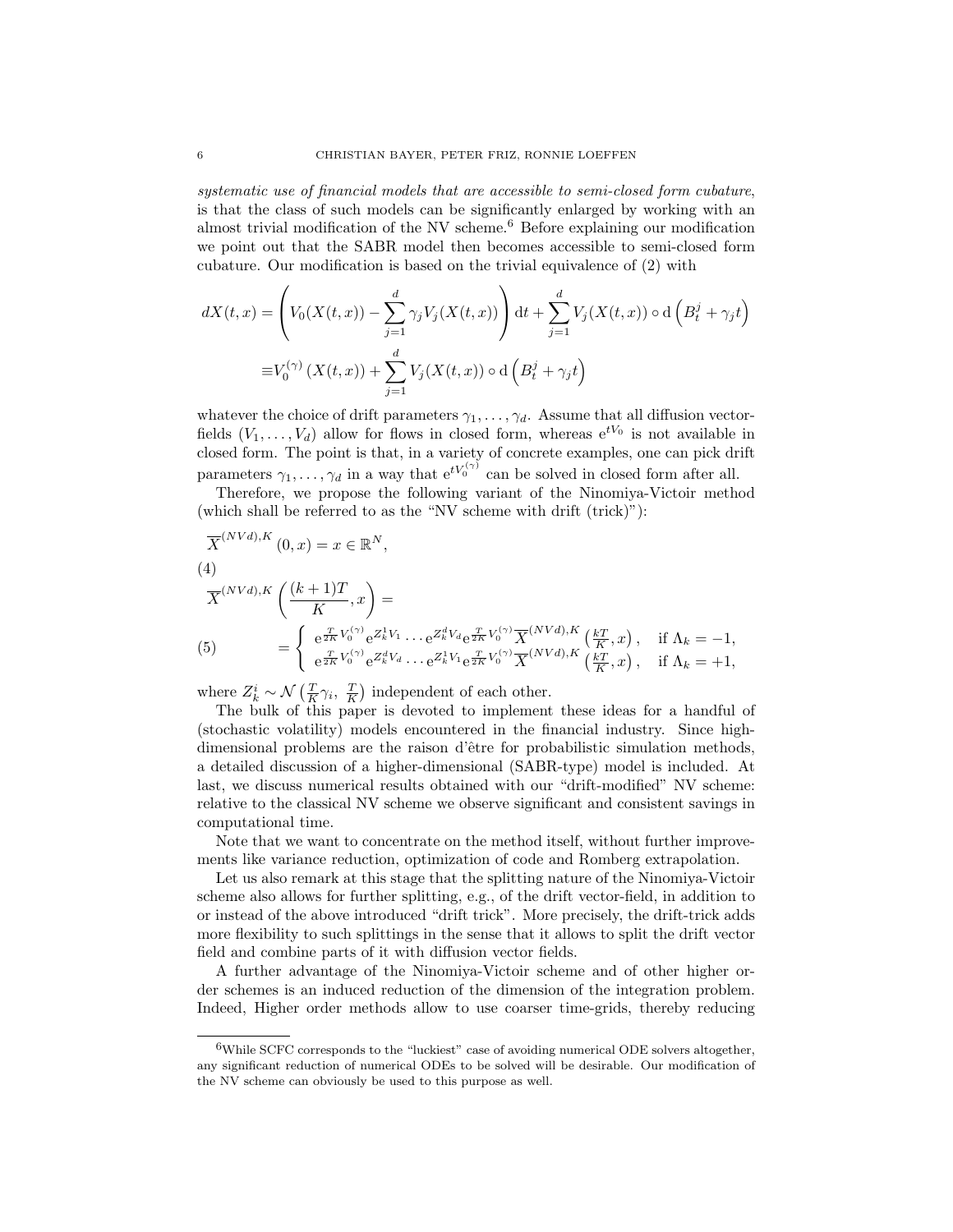the dimension of the integral. This is particularly helpful in the context of QMC simulation.

Acknowledgment: Partial support of MATHEON and the European Research Council under the European Union's Seventh Framework Programme (FP7/2007- 2013) / ERC grant agreement nr. 258237 is gratefully acknowledged.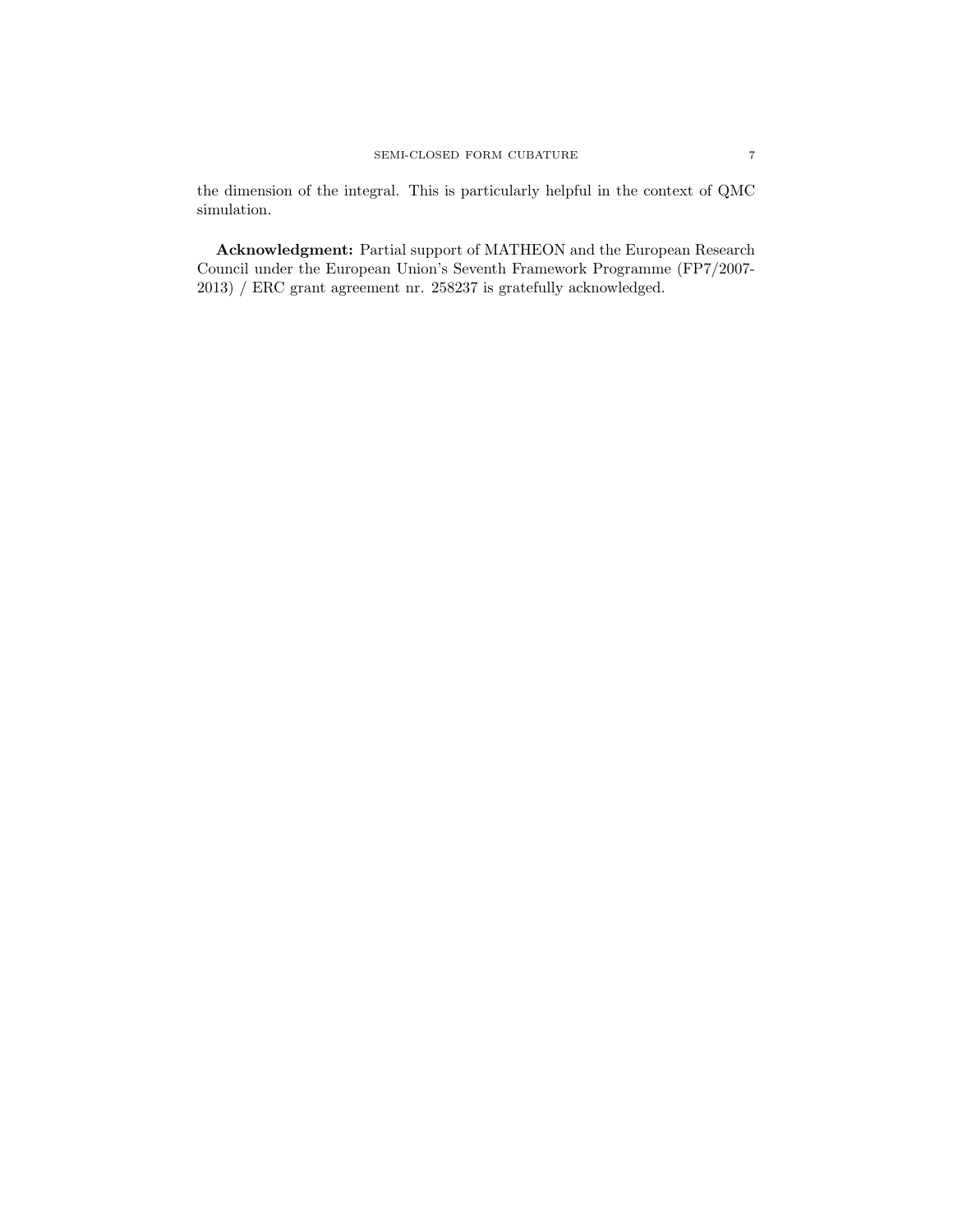### 2. Application of classical NV scheme to Heston and SABR

2.1. Heston model. The stochastic volatility model of Heston is given by the SDE:

$$
dX_1(t,x) = \mu X_1(t,x)dt + \sqrt{X_2(t,x)}X_1(t,x)dB_t^1
$$
  

$$
dX_2(t,x) = \kappa(\theta - X_2(t,x))dt + \xi \sqrt{X_2(t,x)}d\left(\rho B_t^1 + \sqrt{1 - \rho^2}B_t^2\right),
$$

where  $\mu \in \mathbb{R}$  is the rate of return of the asset,  $\theta \geq 0$  is the long vol,  $\kappa > 0$  is the mean-reversion rate,  $\xi > 0$  is the vol(atility) of vol(atility) and  $-1 \leq \rho \leq 1$ is the correlation parameter between the (standard) Brownian motions  $B_t^1$  and  $(\rho B_t^1 + \sqrt{1-\rho^2}B_t^2)$ . For convenience we assume that  $\rho \neq 0$ .

The vector fields are given by

$$
\widetilde{V}_0(x) = \begin{pmatrix} \mu x_1 \\ \kappa(\theta - x_2) \end{pmatrix}, \quad V_1(x) = \begin{pmatrix} \sqrt{x_2} x_1 \\ \xi \rho \sqrt{x_2} \end{pmatrix}, \quad V_2(x) = \begin{pmatrix} 0 \\ \xi \sqrt{1 - \rho^2} \sqrt{x_2} \end{pmatrix}
$$

and so we get

$$
\begin{pmatrix} V_0^1(x) \\ V_0^2(x) \end{pmatrix} = \begin{pmatrix} \widetilde{V}_0^1(x) \\ \widetilde{V}_0^2(x) \end{pmatrix} - \begin{pmatrix} \frac{1}{2} \sum_{j=1}^2 V_j V_j^1(x) \\ \frac{1}{2} \sum_{j=1}^2 V_j V_j^2(x) \end{pmatrix} = \begin{pmatrix} [\mu - \frac{1}{4} \xi \rho] x_1 - \frac{1}{2} x_2 x_1 \\ \kappa (\theta - x_2) - \frac{1}{4} \xi^2 \end{pmatrix}.
$$

The corresponding solutions to the ODEs are (cf. Lord et al. [14, p.8-9] and their reference to [18]; see also the Appendix)

$$
e^{sV_0}x = \begin{pmatrix} x_1 \exp\left( [\mu - \frac{1}{4}\xi \rho - \frac{1}{2}J]s + \frac{1}{2} \frac{x_2 - J}{\kappa} [e^{-\kappa s} - 1] \right) \\ (x_2 - J)e^{-\kappa s} + J \end{pmatrix},
$$

$$
e^{sV_1}x = \begin{pmatrix} x_1 \exp\left( \frac{(\frac{1}{2}\xi \rho s + \sqrt{x_2})^2 - x_2}{\xi \rho} \right) \\ (\frac{1}{2}\xi \rho s + \sqrt{x_2})^2 + \end{pmatrix},
$$

$$
e^{sV_2}x = \begin{pmatrix} x_1 \\ (\frac{1}{2}\xi \sqrt{1 - \rho^2} s + \sqrt{x_2})^2 + \end{pmatrix},
$$

with  $J = \frac{\kappa \theta - \frac{1}{4} \xi^2}{\kappa}$  $\frac{z-\overline{z}}{\kappa}$ . We assume (as in [14]) that  $J \geq 0$ ; see [1] for how to proceed otherwise.

The Heston model can be rewritten in log-coordinates. Define  $Y_1(t) = \log X_1(t, x)$ and  $Y_2(t) = X_2(t)$ . In this new coordinate chart, the vector fields are

$$
\begin{pmatrix} V_0^1(y) \\ V_0^2(y) \end{pmatrix} = \begin{pmatrix} [\mu - \frac{1}{4}\xi \rho] - \frac{1}{2}y_2 \\ \kappa(\theta - y_2) - \frac{1}{4}\xi^2 \end{pmatrix}, \quad V_1(y) = \begin{pmatrix} \sqrt{y_2} \\ \xi \rho \sqrt{y_2} \end{pmatrix}
$$

,

and the corresponding solutions to the ODEs are

$$
e^{sV_0}y = \left(\begin{array}{c} y_1 + \left[\mu - \frac{1}{4}\xi\rho - \frac{1}{2}J\right]s + \frac{1}{2}\frac{y_2 - J}{\kappa}\left[e^{-\kappa s} - 1\right] \\ (y_2 - J)e^{-\kappa s} + J \end{array}\right)
$$
  
(6)  

$$
e^{sV_1}y = \left(\begin{array}{c} y_1 + \frac{\left(\frac{1}{2}\xi\rho s + \sqrt{y_2}\right)^2 - y_2}{\xi\rho} \\ \left(\frac{1}{2}\xi\rho s + \sqrt{y_2}\right)^2_+\end{array}\right),
$$
  

$$
e^{sV_2}y = \left(\frac{y_1}{\left(\frac{1}{2}\xi\sqrt{1 - \rho^2}s + \sqrt{y_2}\right)^2_+\right),
$$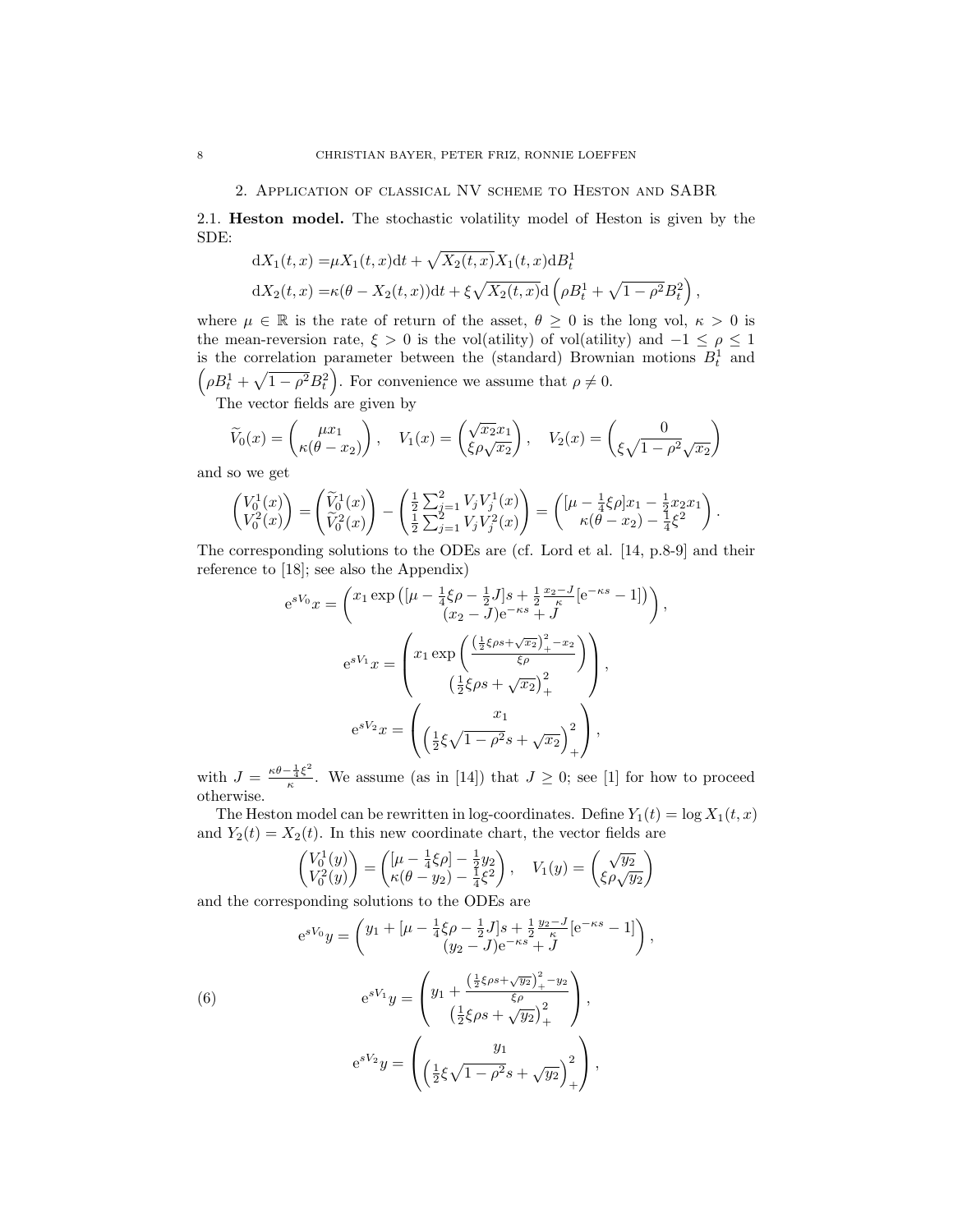with  $J = \frac{\kappa \theta - \frac{1}{4} \xi^2}{\kappa}$  $\frac{-\overline{a} \cdot \overline{b}}{k}$ , as before and  $y = (y_1, y_2) = (\log x_1, x_2)$ . As is well-known, it is far preferable to use Heston in log-coordinates when simulating with the EM scheme. Although this is less critical in the cubature context, we still recommend (6) to avoid the numerical evaluation of  $\exp(\cdot)$ .

2.2. SABR model. The SABR model is given by

$$
dX_1(t, x) = aX_2(t, x)(X_1(t, x))^{\beta}dB_t^1
$$
  

$$
dX_2(t, x) = bX_2(t, x)d\left(\rho B_t^1 + \sqrt{1 - \rho^2}B_t^2\right)
$$

,

where  $\frac{1}{2} \le \beta \le 1$ ,  $a, b > 0$  and  $-1 < \rho < 1$ . <sup>7</sup> The corresponding vector fields are

$$
\widetilde{V}_0(x) = \begin{pmatrix} 0 \\ 0 \end{pmatrix}, \quad V_1(x) = \begin{pmatrix} ax_2x_1^{\beta} \\ b\rho x_2 \end{pmatrix}, \quad V_2(x) = \begin{pmatrix} 0 \\ b\sqrt{1-\rho^2}x_2 \end{pmatrix}
$$

and so we get

$$
\begin{pmatrix} V_0^1(x) \\ V_0^2(x) \end{pmatrix} = -\begin{pmatrix} \frac{1}{2} \sum_{j=1}^2 V_j V_j^1(x) \\ \frac{1}{2} \sum_{j=1}^2 V_j V_j^2(x) \end{pmatrix} = \begin{pmatrix} -\frac{1}{2} [a^2 \beta x_2^2 x_1^{2\beta - 1} + ab\rho x_2 x_1^{\beta}] \\ -\frac{1}{2} b^2 x_2 \end{pmatrix}.
$$

The solutions to the ODEs corresponding to the vector fields  $V_1$  and  $V_2$  are

$$
e^{sV_1}x = \begin{pmatrix} g_1(s) \\ x_2 \exp(b\rho s) \end{pmatrix},
$$

$$
e^{sV_2}x = \begin{pmatrix} x_1 \\ x_2 \exp(b\sqrt{1-\rho^2}s) \end{pmatrix},
$$

where

$$
g_1(s) = \left[ (1 - \beta) a x_2 \frac{e^{b\rho s} - 1}{b\rho} + x_1^{1-\beta} \right]_+^{1/(1-\beta)}, \quad 0 < \beta < 1,
$$
  

$$
g_1(s) = x_1 \exp\left( a x_2 \frac{e^{b\rho s} - 1}{b\rho} \right), \quad \beta = 1.
$$

For details on the uniqueness of  $g_1$  we refer to the Appendix. Note also that the term  $\frac{e^{b\rho s}-1}{b\rho}$  appearing in  $g_1$  should be understood in the limiting sense when  $\rho=0$ , i.e.  $\frac{e^{b\rho s}-1}{b\rho}\Big|_{\rho=0} = s$ . Concerning the solution to the ODE corresponding to  $V_0$ , let  $H(s)$  be the first component of  $e^{sV_0}x$ , i.e.

$$
e^{sV_0}x = \begin{pmatrix} H(s) \\ x_2 \exp\left(-\frac{1}{2}b^2s\right) \end{pmatrix}.
$$

It is impossible to find H in closed-form (unless  $\rho = 0$  or  $\beta = 1$ ). This means that applying the standard NV-scheme must involve the numerical solution of auxiliary ODEs. We shall see later that with the NV scheme with drift all involved ODEs can be solved in closed form.

<sup>&</sup>lt;sup>7</sup>Although in the literature the SABR model is also considered for  $0 < \beta < \frac{1}{2}$  we restrict ourselves to the case  $\frac{1}{2} \leq \beta \leq 1$  in order to avoid difficulties regarding well-posedness of X, cf. [12].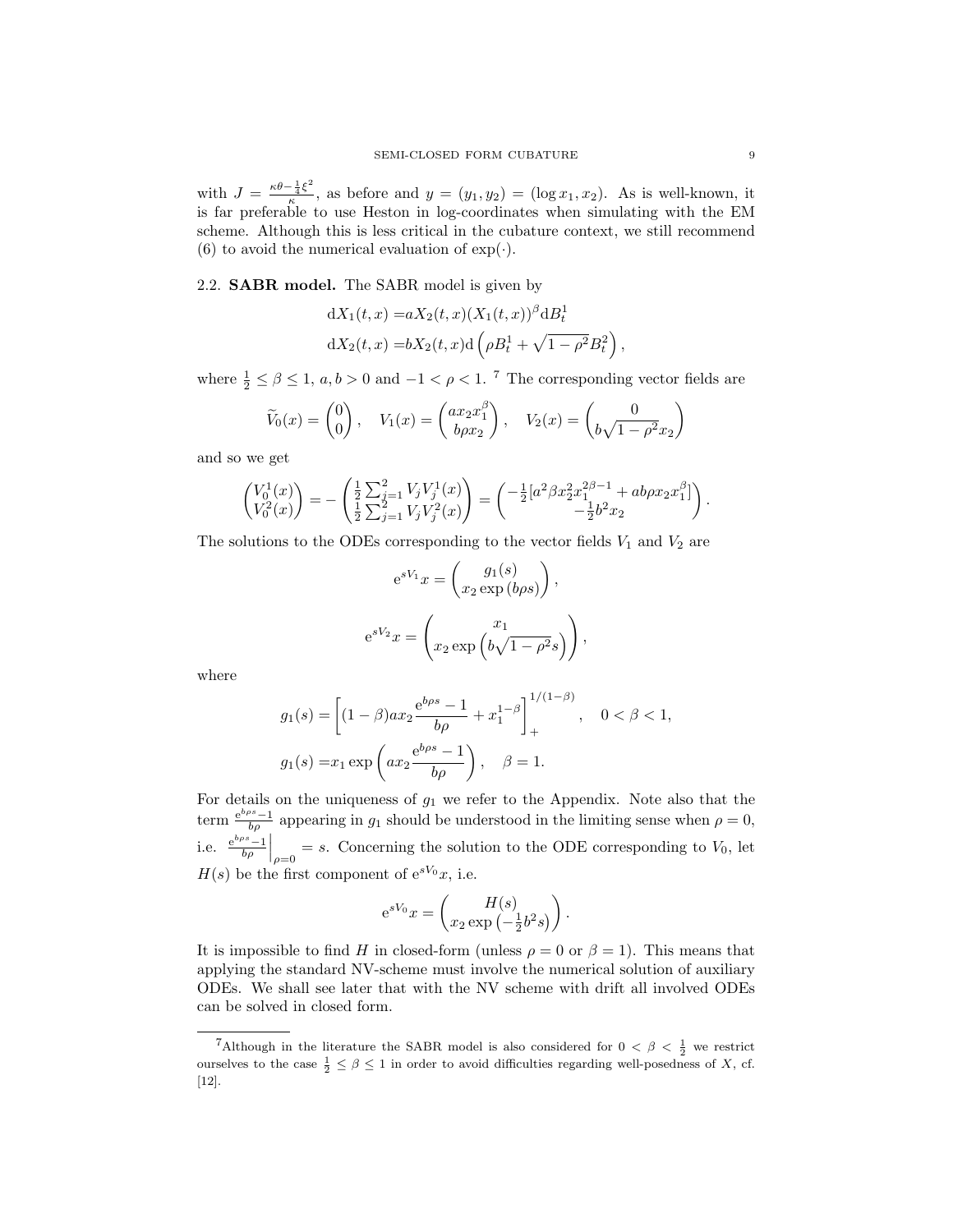#### 3. Models accessible to SCFC and NV with drift

3.1. Motivation. In the classical NV scheme, only centered Gaussian (Brownian) increments are used to flow along the diffusion vector fields. Our main observation is that one can also use non-centered Gaussian increments; this affects the drift term and, chosen in a smart way, can sometimes render all auxiliary ODE to be solvable in closed form. To motivate the class of models for which this works, we illustrate how to systematically construct models accessible to SCFC from a fairly general two-factor stochastic volatility model given in Itô form by

$$
dX_1(t) = A(X_1(t))B(X_2(t))dB_t^1
$$
  

$$
dX_2(t) = C(X_2(t))dt + D(X_2(t))dB_t^1 + E(X_2(t))dB_t^2,
$$

where  $(X_1(0), X_2(0)) = (x_1, x_2)$  is kept fixed. In Stratonovich form this becomes (omitting the dependence on  $t$  in the drift and diffusion coefficients),

$$
dX_1(t) = -\frac{1}{2}A(X_1)\left[A'(X_1)B^2(X_2) + D(X_2)B'(X_2)\right]dt + A(X_1)B(X_2) \circ dB_t^1
$$
  

$$
dX_2(t) = \left[C(X_2) - \frac{1}{2}\left[D(X_2)D'(X_2) + E(X_2)E'(X_2)\right]\right]dt
$$
  

$$
+ D(X_2) \circ dB_t^1 + E(X_2) \circ dB_t^2,
$$

In the subsequent analysis we shall exhibit a number of possible choices which lead to models accessible to SCFC. First we would like to choose the coefficients  $A, \ldots, E$ such that we can rewrite the first SDE as

$$
dX_1(t) = H_1(X_1)H_2(X_2)dt + A(X_1)B(X_2) \circ d(B_t^1 + \gamma_1 t)
$$

for a constant  $\gamma_1$  and functions  $H_1, H_2$ . Three possible ways to achieve this goal are

(i) 
$$
A'(X_1) \propto 1
$$
, (ii)  $D(X_2) = 0$  or (iii)  $D(X_2)B'(X_2) \propto B(X_2)$ .

Note that the Heston model is a particular example satisfying (i). However, in case (i) we would have  $\gamma_1 = 0$  and since we want to illustrate the additional benefit of the NV scheme with drift over the classical NV scheme, we will not consider case (i) in any more detail. Moreover, since we would like the volatility factor to depend on the Brownian motion driving the stock, we will also skip case (ii) and concentrate on case (iii) which implies  $\frac{B(X_2)}{B'(X_2)} \propto D(X_2)$  and  $\gamma_1 > 0$ . E.g. if we choose  $D(x) = 1$ , then  $B(x) \propto \exp(cx)$ , if  $D(x) = x$ , then  $B(x) \propto x^c$  with  $c \neq 0$ , if  $D(x) = x^q$ ,  $0 \le q < 1$ , then  $B(x) \propto \exp(\frac{c}{1-q}x^{1-q})$ . We focus on the most natural choice (i.e. B not being of exponential type) and therefore pick

$$
B(X_2) = aX_2^{\alpha} \quad \text{and} \quad D(X_2) = b\rho X_2.
$$

These choices give us

$$
dX_1(t) = -\frac{1}{2}A(X_1)A'(X_1)a^2 X_2^{2\alpha} dt + A(X_1)a X_2^{\alpha} \circ d\left(B_t^1 - \frac{1}{2}\alpha b\rho t\right)
$$
  

$$
dX_2(t) = \left[C(X_2) - \frac{1}{2}\left[b^2\rho^2 X_2 + E(X_2)E'(X_2)\right]\right]dt + b\rho X_2 \circ dB_t^1 + E(X_2) \circ dB_t^2.
$$

With

$$
(V_0^1, V_0^2) = \left(-\frac{1}{2}A(x_1)A'(x_1)a^2x_2^{2\alpha}, C(x_2) - \frac{1}{2}[b^2\rho^2x_2 + E(x_2)E'(x_2)]\right),
$$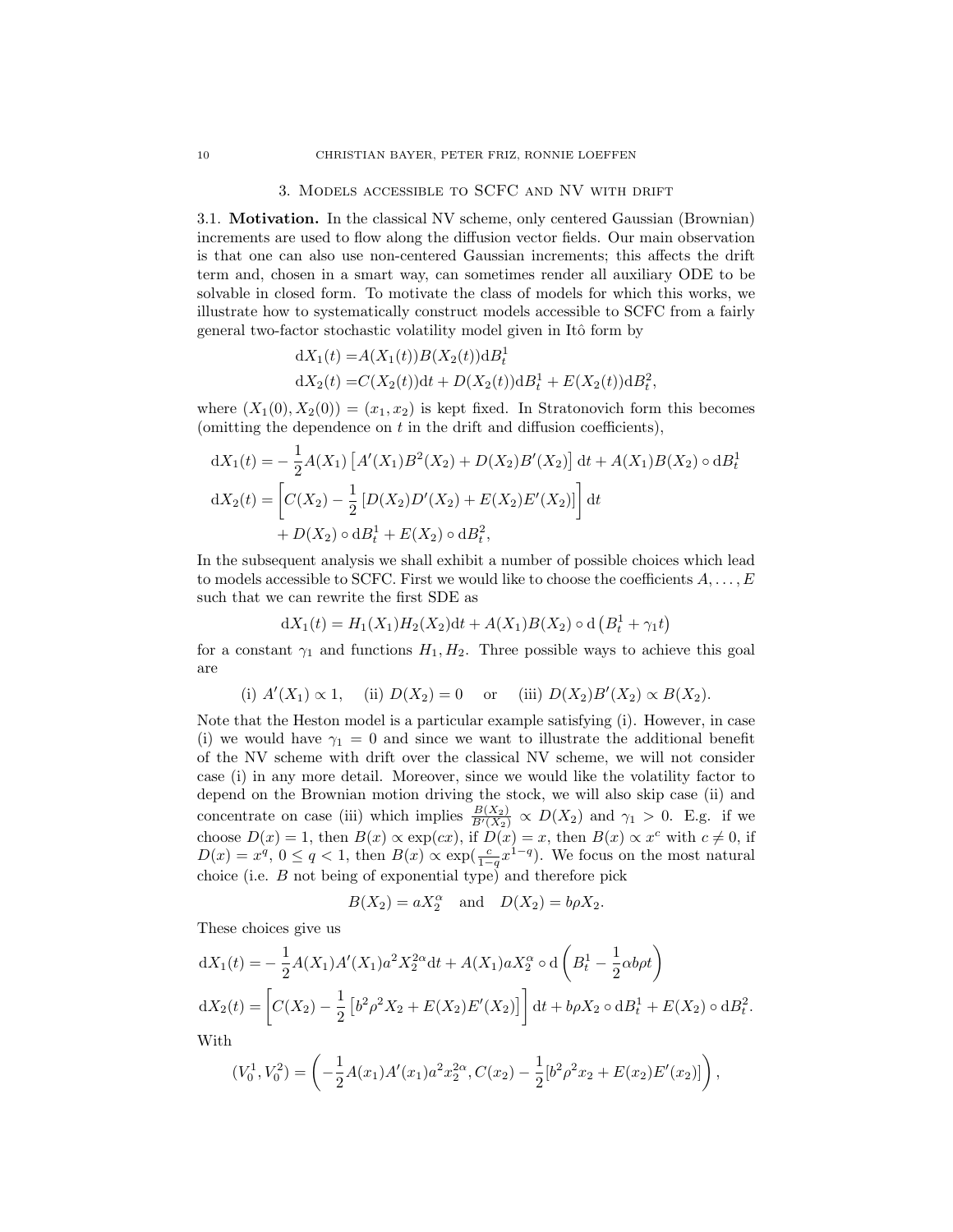define  $h(t; x_2) = x_2 e^{tV_0^2}$ . We would like  $\int_0^t h(s; x_2)^{2\alpha} ds$  to have an explicit expression, since it will appear in the first component of  $xe^{tV_0}$ . Possible cases are (i)  $h(t; x_2) \propto t + x_2$ , (ii)  $h(t; x_2) \propto e^{ct}$  or (iii) very specific cases like  $h(t; x_2) = p(t, x_2)^{\frac{1}{2\alpha}}$ with  $p$  nice. Both (i) and (ii) lead to  $C$  being affine and  $E$  being affine or of square root type. We pick

$$
C(X_2) = \kappa(\theta - X_2)
$$
 and  $E(X_2) = b\sqrt{1 - \rho^2}X_2$ .

and we shall later motivate why we let  $E$  be linear. With these choices we can write

$$
dX_1(t) = -\frac{1}{2}A(X_1)A'(X_1)a^2 X_2^{2\alpha} dt + A(X_1)a X_2^{\alpha} \circ d\left(B_t^1 - \frac{1}{2}\alpha b\rho t\right)
$$
  

$$
dX_2(t) = \left[\kappa(\theta - X_2) - \frac{1}{2}b^2 X_2\right]dt + b\rho X_2 \circ dB_t^1 + b\sqrt{1 - \rho^2}X_2 \circ dB_t^2.
$$

We now rewrite the second SDE in the form

$$
dX_2(t) = H(X_2)dt + b\rho X_2 \circ d (B_t^1 + \gamma_1 t) + b\sqrt{1 - \rho^2} X_2 \circ d (B_t^2 + \gamma_2 t)
$$

with  $\gamma_1 = -\frac{1}{2} \alpha b \rho$  (as in the first SDE) and with  $\gamma_2$  a constant such that  $H(X_2)$ becomes as simple as possible (recall that we want  $\int_0^t (x_2 e^{sH})^{2\alpha} ds$  to be explicit). We get

$$
dX_2(t) = \kappa \theta dt + b\rho X_2 \circ d\left(B_t^1 - \frac{1}{2}\alpha b\rho t\right)
$$

$$
+ b\sqrt{1 - \rho^2}X_2 \circ d\left(B_t^2 + \frac{\alpha b\rho^2 - 2\kappa/b - b}{2\sqrt{1 - \rho^2}}t\right).
$$

Note that if we would have chosen  $E$  to be affine but not linear or have chosen  $E$  of square root type, we would not be able to make  $H$  so simple. (For the same reason we have chosen D linear and not generally affine.)

Finally,  $A(X_1)$  is left to choose. Since we want to end up with a model accessible to SCFC, the function A should be such that  $x_1e^{tA}$  is explicit, which means that we want  $\int_{a}^{x} \frac{dy}{A(y)}$  to have an explicit inverse. Also,  $x_1 e^{tA \cdot A^T}$  should be explicit. The obvious candidates are  $A(X_1) = X_1^{\beta}$ ,  $A(X_1) = e^{cX_1}$  and  $A(X_1) = X_1 + c$  and all lead to models that are accessible to SCFC. As a case study we choose the first one and apply the NV scheme with drift to the resulting model in the next section.

3.2. Generalized SABR (with shifted log-normal 2nd factor). In the previous section we constructed a particular class of SV-models which are accessible to SCFC, namely:

$$
dX_1(t) = aX_2(t)^{\alpha} X_1(t)^{\beta} dB_t^1
$$
  
\n
$$
dX_2(t) = \kappa(\theta - X_2(t))dt + bX_2(t)\left(\rho dB_t^1 + \sqrt{1 - \rho^2} dB_t^2\right),
$$

with  $X_1(0) = x_1$  and  $X_2(0) = x_2$ . We assume that the parameters satisfy  $\frac{1}{2} \leq$  $\beta \leq 1, \theta, \kappa \geq 0, \alpha > 0, a, b > 0, -1 < \rho < 1.$  Details surrounding well-posedness, integrability properties and martingale properties can be found in Lions and Musiela [12, 13]. A simple application of Itô's formula shows that

$$
X_2(t) = x_2 e^{-(\kappa + \frac{1}{2}b^2)t + bW_t} + \kappa \theta \int_0^t e^{-(\kappa + \frac{1}{2}b^2)(t-s)} e^{b(W_t - W_s)} ds,
$$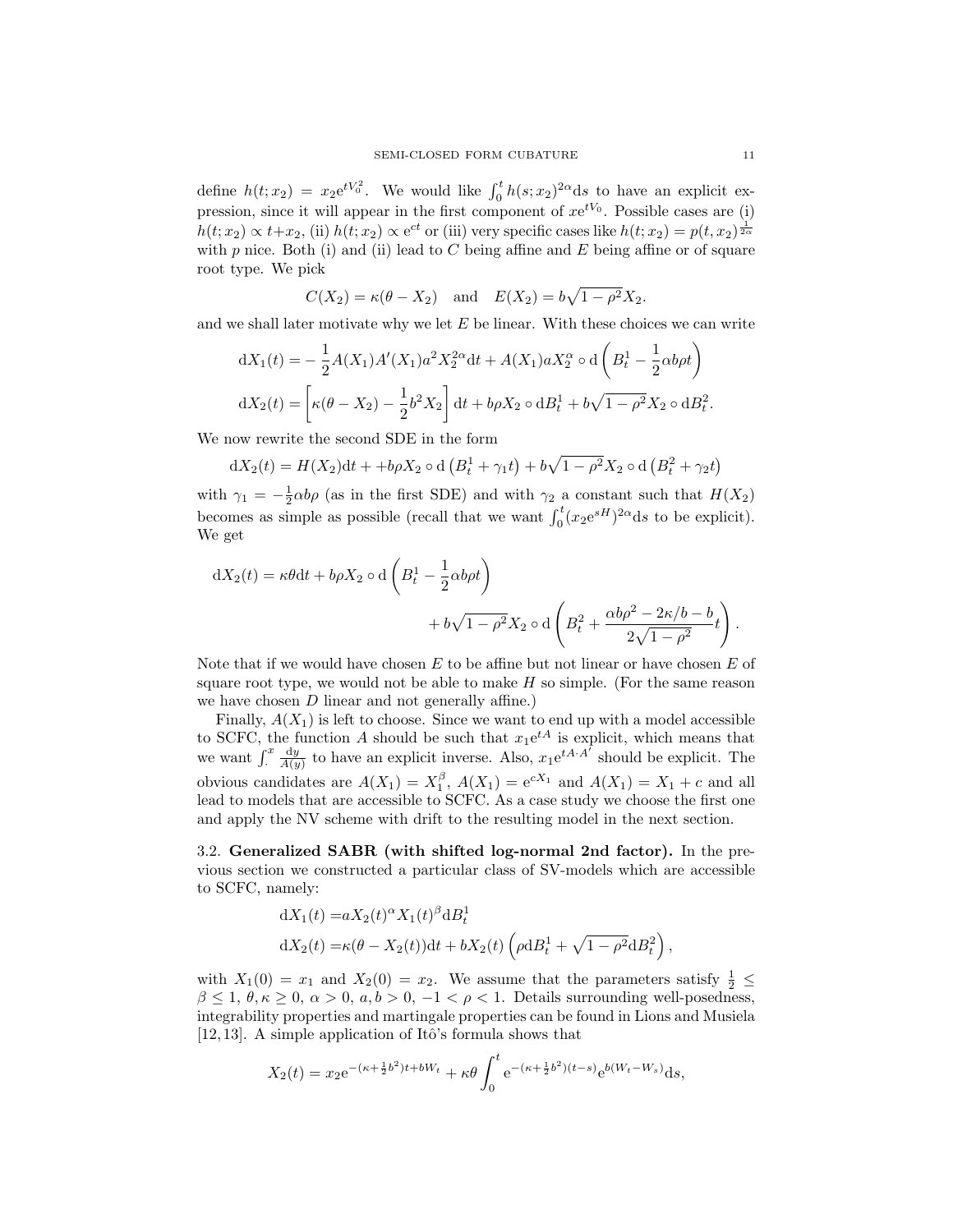where  $W_t = \rho B_t^1 + \sqrt{1 - \rho^2} B_t^2$  and thus  $X_2(t) > 0$  for all  $t \ge 0$ , provided  $x_2 > 0$ . We shall now give all the ODE solutions that are required to apply the NV

scheme (with drift). First note that the vector fields  $V_1$  and  $V_2$  corresponding to  $B^1$  and  $B^2$  are given by

$$
V_1 = \begin{pmatrix} ax_2^{\alpha}x_1^{\beta} \\ b\rho x_2 \end{pmatrix}, \quad V_2 = \begin{pmatrix} 0 \\ b\sqrt{1-\rho^2}x_2 \end{pmatrix}
$$

and the ODE solutions are

$$
e^{sV_1}x = \begin{pmatrix} g_1(s) \\ x_2 \exp(b\rho s) \end{pmatrix},
$$

$$
e^{sV_2}x = \begin{pmatrix} x_1 \\ x_2 \exp\left(b\sqrt{1-\rho^2}s\right) \end{pmatrix},
$$

where

$$
g_1(s) = \left[ (1 - \beta) a x_2^{\alpha} \frac{e^{\alpha b \rho s} - 1}{\alpha b \rho} + x_1^{1 - \beta} \right]_+^{1/(1 - \beta)}, \quad \frac{1}{2} \le \beta < 1,
$$
  

$$
g_1(s) = x_1 \exp\left( a x_2^{\alpha} \frac{e^{\alpha b \rho s} - 1}{\alpha b \rho} \right), \quad \beta = 1.
$$

Note again that the term  $\frac{e^{\alpha b \rho s}-1}{\alpha b \rho}$  appearing in  $g_1$  should be understood in the limiting sense when  $\rho = 0$ , i.e.  $\frac{e^{\alpha b \rho s} - 1}{\alpha b \rho} \bigg|_{\rho=0} = s$ . The Itô drift vector field  $\widetilde{V}_0$  and Stratonovich drift vector field  $V_0$  of X are given by

$$
\widetilde{V}_0(x) = \begin{pmatrix} 0 \\ \kappa \theta - \kappa x_2 \end{pmatrix}, \quad V_0(x) = \begin{pmatrix} -\frac{1}{2} a^2 \beta x_2^{2\alpha} x_1^{2\beta - 1} - \frac{1}{2} \alpha a b \rho x_2^{\alpha} x_1^{\beta} \\ \kappa \theta - (\kappa + \frac{1}{2} b^2) x_2 \end{pmatrix}.
$$

We have  $e^{sV_0}x = (H(s), h(s))^T$  with

$$
h(s) = \left(x_2 - \frac{\kappa \theta}{\kappa + \frac{1}{2}b^2}\right) e^{-(\kappa + \frac{1}{2}b^2)s} + \frac{\kappa \theta}{\kappa + \frac{1}{2}b^2}
$$

and  $H$  needs to be numerically solved. (We have already pointed to this difficulty when we discussed the classical SABR example earlier on.)

Let us now show that by using Brownian increments with drift, this problem can be resolved: all necessary flows can be computed in closed form. Recall from the previous section that we can rewrite  $X$  as

$$
dX_1(t) = -\frac{1}{2}a^2 \beta X_2^{2\alpha} X_1^{2\beta - 1} dt + aX_2^{\alpha} X_1^{\beta} \circ d (B_t^1 + \gamma_1 t)
$$
  

$$
dX_2(t) = \kappa \theta dt + b\rho X_2 \circ d (B_t^1 + \gamma_1 t) + b\sqrt{1 - \rho^2} X_2 \circ d (B_t^2 + \gamma_2 t).
$$

with

$$
\gamma_1 = -\frac{1}{2}\alpha b\rho
$$
 and  $\gamma_2 = \frac{\alpha b\rho^2 - 2\kappa/b - b}{2\sqrt{1 - \rho^2}}$ .

We see here that the assumption  $-1 < \rho < 1$  is crucial. Note that the vector fields corresponding to  $B_t^1 + \gamma_1 t$  and  $B_t^2 + \gamma_2 t$ , respectively, are  $V_1$  and  $V_2$ . Denote by  $V_0^{(\gamma)}$  the remaining part, i.e.

$$
V_0^{(\gamma)}(x) = \begin{pmatrix} -\frac{1}{2}a^2 \beta x_2^{2\alpha} x_1^{2\beta - 1} \\ \kappa \theta \end{pmatrix}.
$$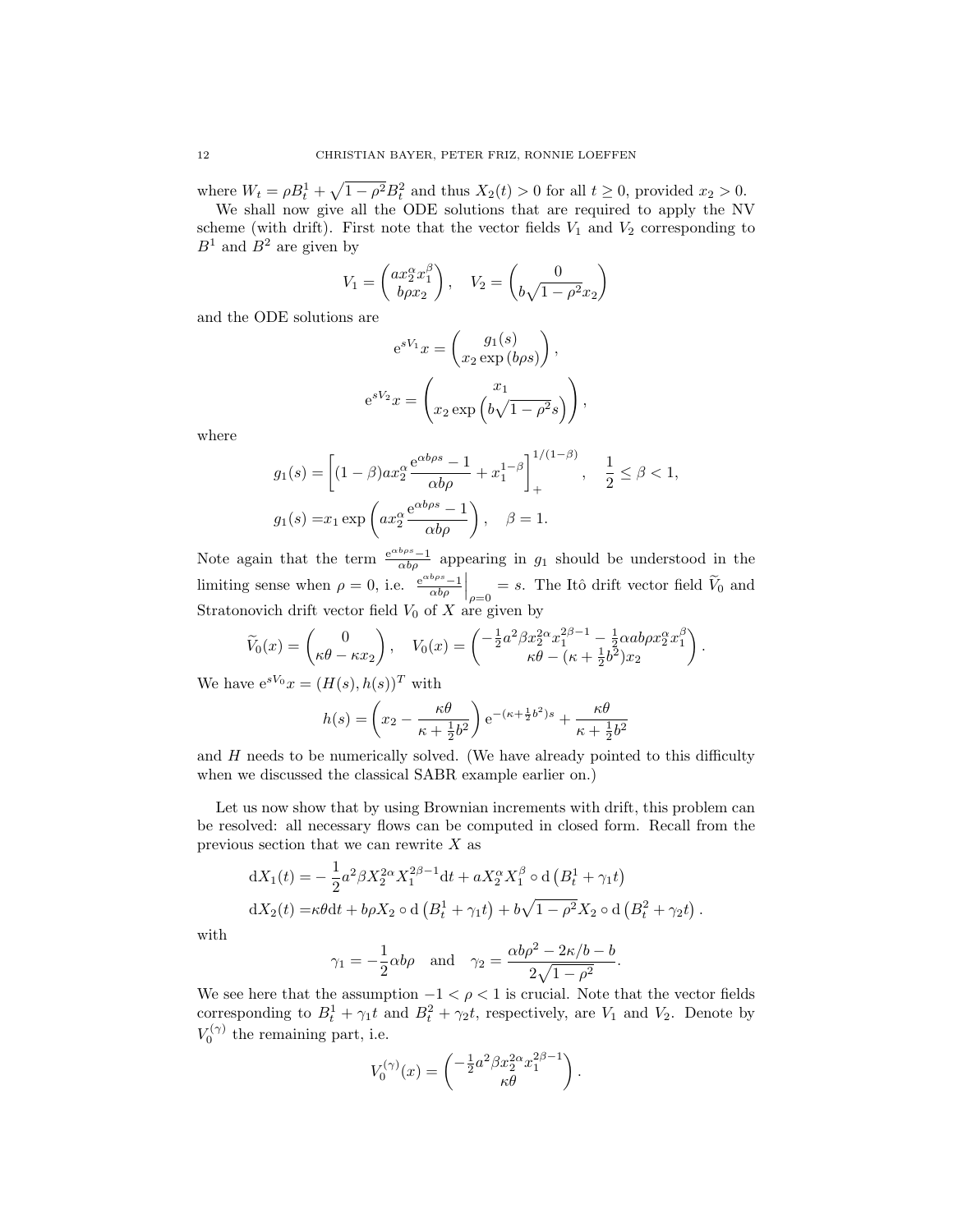Then we have  $e^{sV_0^{(\gamma)}}x = (g_0, \kappa\theta s + x_2)^T$  with (cf. Appendix)

$$
g_0(s) = \left(-a^2\beta(1-\beta)P(s) + x_1^{2(1-\beta)}\right)_+^{\frac{1}{2(1-\beta)}}, \quad \frac{1}{2} < \beta < 1,
$$
  
\n
$$
g_0(s) = x_1 \exp\left(-\frac{1}{2}a^2P(s)\right), \quad \beta = 1,
$$
  
\n
$$
g_0(s) = -\frac{1}{4}a^2P(s) + x_1, \quad \beta = \frac{1}{2},
$$

where

$$
P(s) = \frac{1}{(2\alpha + 1)\kappa\theta} \left( (\kappa\theta s + x_2)^{2\alpha + 1} - x_2^{2\alpha + 1} \right).
$$

Note that when  $\kappa = 0$  or  $\theta = 0$ ,  $P(s)$  should be understood in the limiting sense, i.e.,  $P(s) = sx_2^{2\alpha}$  for  $\kappa = 0$  or  $\theta = 0$ .

Remark 2. Since the SABR model is a special case of the model presented here – corresponding to  $\alpha = 1$ ,  $\kappa = 0$  – the semi-closed form NV algorithm developed above can be, in particular, applied to the SABR model.

Remark 3. The scheme presented above is well-defined for  $\beta \neq \frac{1}{2}$ . For  $\beta = \frac{1}{2}$ , the stock can become negative in one step of the method, which would lead to imaginary values in the next step. In order to retain convergence of the method, one could, in this case, adapt the method by truncating the solution at 0, as for the case  $\beta \neq \frac{1}{2}$ . In any case, second order convergence will be lost when boundary effects become relevant, see Lord et al. [14] for an extended discussion of truncation in the context of an Euler scheme. We will come back to this issue in both more detail and more generality in Section 4.

3.3. Girsanov transform. We have seen for the example above, that if one uses the standard NV scheme, the flow of the drift vector field is not available in closed form. Besides using the 'drift trick' as we did above, it is also possible to absorb this drift in a change-of-measure; the details of this are outlined below. There is, however, a serious downside to this: the Girsanov-density which appears due to the change-of-measure will add significantly to the variance of the object to be sampled. Thus, without further variance reduction, we do not advertise the use of the Girsanov transform in this context.

Let  $Y = (Y_1, Y_2)$  be the process defined by

$$
dY_1(t) = aY_2(t, x)^{\alpha} Y_1(t)^{\beta} \left(-\gamma_1 dt + dB_t^1\right)
$$
  

$$
dY_2(t) = \kappa(\theta - Y_2(t))dt + b\rho Y_2(t) \left(-\gamma_1 dt + dB_t^1\right) + b\sqrt{1 - \rho^2}Y_2(t) \left(-\gamma_2 dt + dB_t^2\right)
$$

and let P be the probability measure under which  $B = (B^1, B^2)$  is a 2-dimensional standard Brownian motion. Define the probability measure  $\hat{\mathbb{Q}}$  by  $\frac{d\mathbb{Q}}{d\mathbb{P}}|_{\mathcal{F}_t} = \mathcal{E}(t)$ , where

$$
\mathcal{E}(t) = \exp\left(\gamma_1 B_t^1 + \gamma_2 B_t^2 - \frac{1}{2}(\gamma_1^2 + \gamma_2^2)t\right).
$$

Then by Girsanov, under  $\mathbb{Q}$ ,  $(B^1, B^2)$  is equal in law to a 2-dimensional standard Brownian motion plus constant drift equal to  $(\gamma_1, \gamma_2)$ . Hence under Q, Y is equal in law to X under  $\mathbb P$  and we have for  $f : \mathbb{R}^2 \to \mathbb{R}$  measurable,

$$
\mathbb{E}^{\mathbb{P}}[f(X(t))] = \mathbb{E}^{\mathbb{Q}}[f(Y_1(t), Y_2(t))] = \mathbb{E}^{\mathbb{P}}[f(Y_1(t), Y_2(t))\mathcal{E}(t)].
$$

.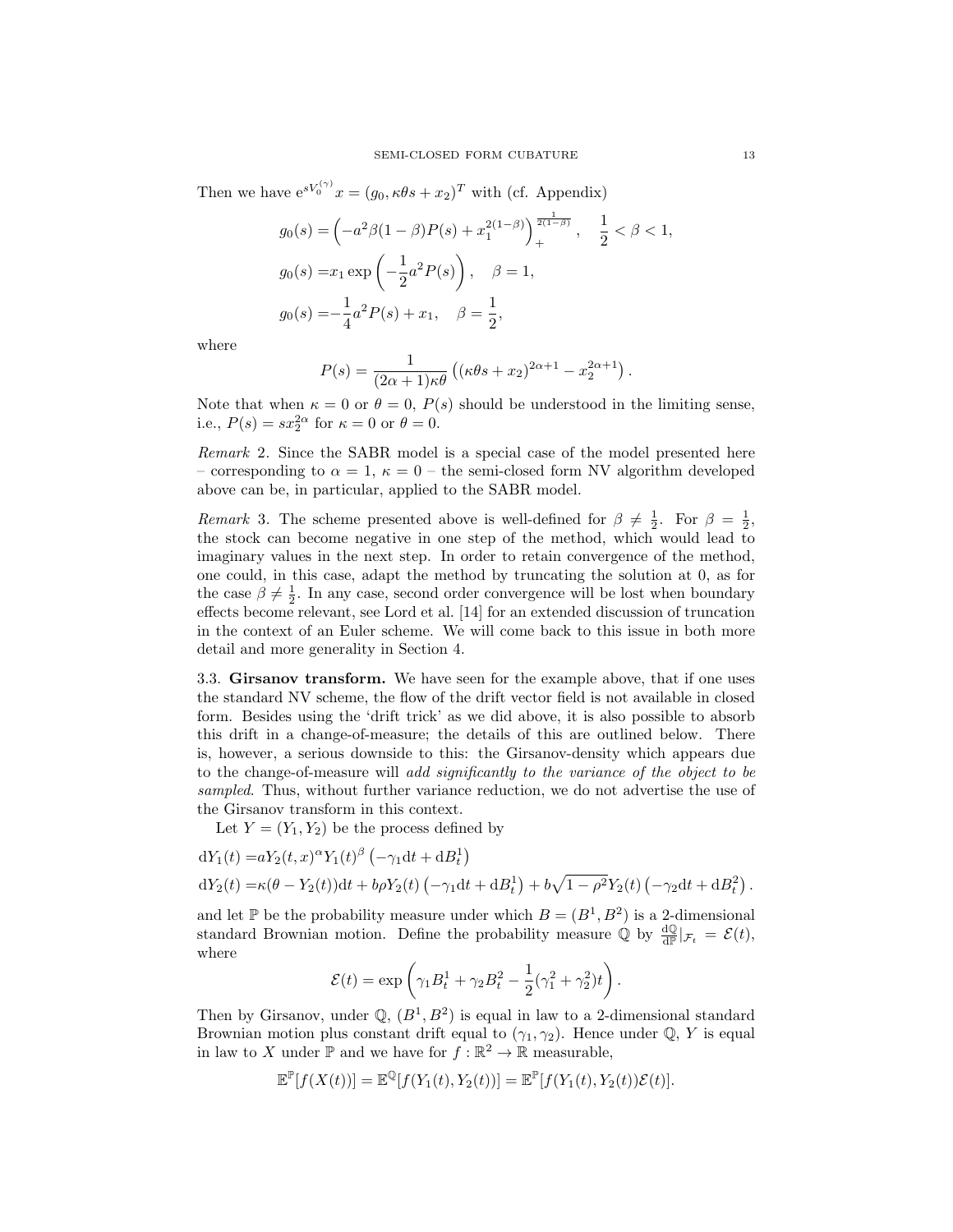Hence a "weighted" NV scheme with explicit solutions to all ODEs can be obtained by using the NV scheme for the process  $Y$  and then multiplying the payoff  $f(Y_1(t), Y_2(t))$ , as is done in importance sampling, by  $\mathcal{E}(t)$ . Note that all the ODE solutions corresponding to the NV scheme for Y are explicit, since the vector fields corresponding to Y are  $V_0^{(\gamma)}$ ,  $V_1$  and  $V_2$ .

To back up our claim about the additional variance caused by the Girsanov density  $\mathcal{E}(t)$ , note that  $\mathbb{V}(\mathcal{E}(t)) = e^{(\gamma_1^2 + \gamma_2^2)t} - 1$ , which is only negligible when  $\gamma_1$ and  $\gamma_2$  are close to zero.

3.4. A multi-dimensional version. Let us illustrate how the techniques introduced (until now in the context of 2-dimensional models) remain feasible in typical higher dimensional models (what we have in mind here is some multi asset SV model). Since it is precisely the curse of dimensionality that forces one to use stochastic methods (rather than PDE methods, say) we want to be fully explicit in showing how our ideas are implemented in higher dimensions. More specifically, we shall consider the following multi-dimensional version of our SABR-type model: for  $i = 1, \ldots, N$ ,

$$
dX_i(t) = a_i Y_i(t)^{\alpha_i} X_i(t)^{\beta_i} d\widetilde{B}_t^i
$$
  

$$
dY_i(t) = \kappa_i(\theta_i - Y_i(t)) dt + b_i Y_i(t) d\widetilde{W}_t^i,
$$

with  $X_i(0) = x_i$ ,  $Y_i(0) = y_i$  and  $\frac{1}{2} \le \beta_i \le 1$ ,  $\theta_i, \kappa_i \ge 0$ ,  $\alpha_i > 0$ ,  $a_i, b_i > 0$ ,  $-1 < \rho_i < 1$ . Here  $(\frac{\mathbf{B}}{\mathbf{W}})$ , with  $\mathbf{B} = (\tilde{B}^1, \dots, \tilde{B}^N)^T$  and  $\mathbf{W} = (\tilde{W}^1, \dots, \tilde{W}^N)^T$  is a 2N-dimensional Brownian motion with correlation matrix given by  $\rho$  which we assume to be positive-definite. Let  $\sqrt{\rho}$  be the unique lower-triangular matrix such that  $\sqrt{\rho} \sqrt{\rho}^T = \rho$  (Choleski decomposition). Then  $(\frac{\tilde{\mathbf{B}}}{\tilde{\mathbf{W}}}) \stackrel{(D)}{=} \sqrt{\rho} (\frac{\mathbf{B}}{\mathbf{W}})$ , where  $(\frac{\mathbf{B}}{\mathbf{W}})$ ,  $(\frac{\mathbf{B}}{\mathbf{W}}) \stackrel{(D)}{=} \sqrt{\rho} (\frac{\mathbf{B}}{\mathbf{W}})$ , where  $(\frac{\mathbf{B}}{\mathbf{W}})$ . with  $\mathbf{B} = (B^1, \ldots, B^N)^T$  and  $\mathbf{W} = (W^1, \ldots, W^N)^T$  is a 2N-dimensional standard Brownian motion. Hence we can write for  $i = 1, \ldots, N$ ,

$$
dX_i(t) = a_i Y_i(t)^{\alpha_i} X_i(t)^{\beta_i} d\left(\sum_{j=1}^N \sqrt{\rho}_{i,j} B_t^j + \sum_{j=1}^N \sqrt{\rho}_{i,N+j} W_t^j\right)
$$
  

$$
dY_i(t) = \kappa_i (\theta_i - Y_i(t)) dt + b_i Y_i(t) d\left(\sum_{j=1}^N \sqrt{\rho}_{N+i,j} B_t^j + \sum_{j=1}^N \sqrt{\rho}_{N+i,N+j} W_t^j\right).
$$

Let for  $j = 1, ..., N$ ,  $V_j$  and  $U_j$  be the vector fields corresponding to  $B^j$  and  $W^j$ , respectively. We have

$$
V_j(x,y)=\begin{pmatrix} a_1y_1^{\alpha_1}x_1^{\beta_1}\sqrt{\rho}_{1,j} \\ b_1y_1\sqrt{\rho}_{N+1,j} \\ \vdots \\ a_Ny_N^{\alpha_N}x_N^{\beta_N}\sqrt{\rho}_{N,j} \\ b_Ny_N\sqrt{\rho}_{2N,j} \end{pmatrix}, \quad U_j(x,y)=\begin{pmatrix} 0 \\ b_1y_1\sqrt{\rho}_{N+1,N+j} \\ \vdots \\ 0 \\ b_Ny_N\sqrt{\rho}_{2N,N+j} \end{pmatrix}.
$$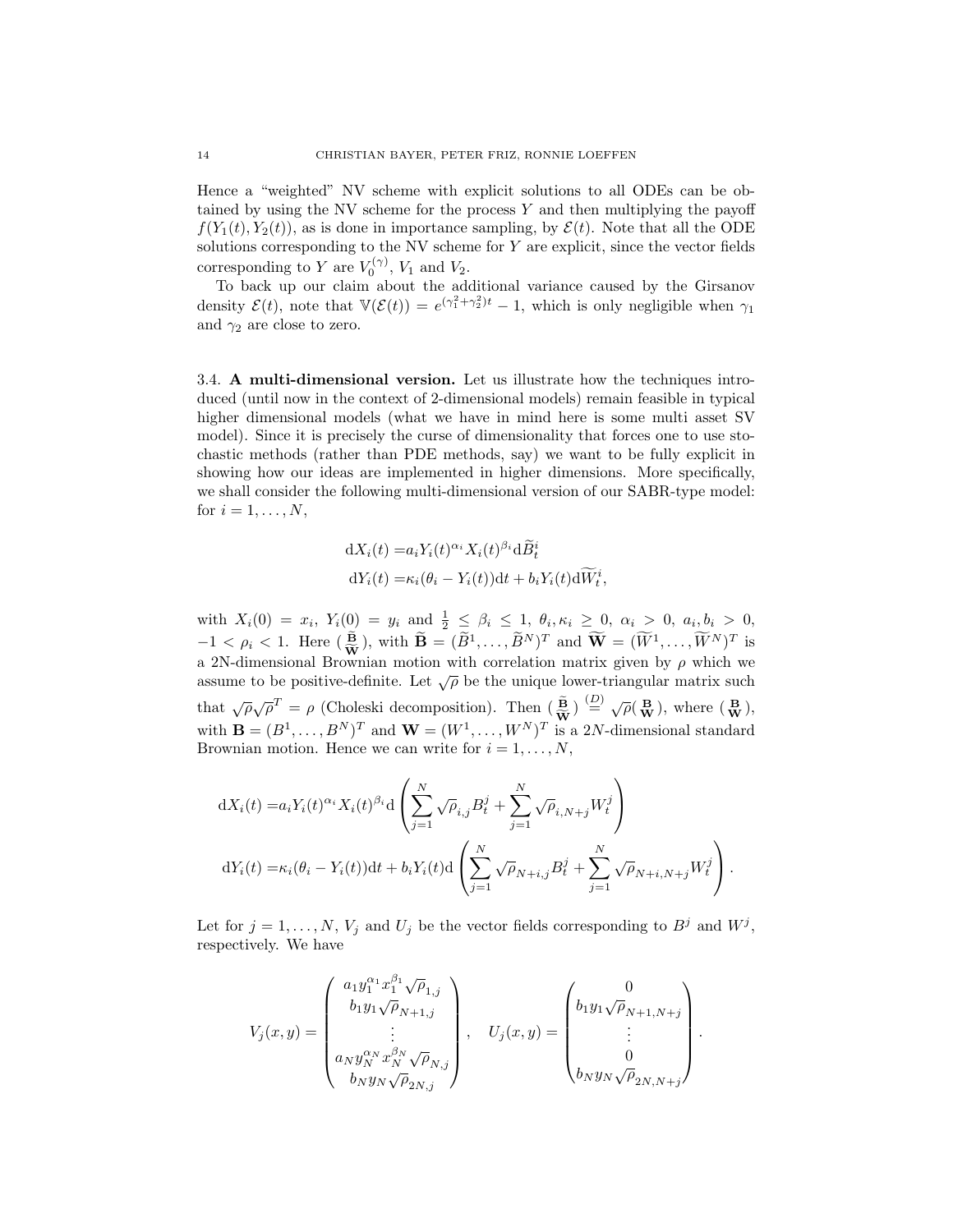It follows that

$$
V_0(x,y) = \begin{pmatrix} -\frac{1}{2}p_1 a_1^2 \beta_1 y_1^{2\alpha_1} x_1^{2\beta_1 - 1} - \frac{1}{2} q_1 \alpha_1 a_1 b_1 y_1^{\alpha_1} x_1^{\beta_1} \\ \kappa_1 \theta_1 - (\kappa_1 + \frac{1}{2} b_1^2 r_1) y_1 \\ \vdots \\ -\frac{1}{2} p_N a_N^2 \beta_N y_N^{2\alpha_N} x_N^{2\beta_N - 1} - \frac{1}{2} q_N \alpha_N a_N b_N y_N^{\alpha_N} x_N^{\beta_N} \\ \kappa_N \theta_N - (\kappa_N + \frac{1}{2} b_N^2 r_N) y_N \end{pmatrix},
$$

where for  $i = 1, \ldots, N$ ,

$$
p_i = \sum_{j=1}^{N} \left[ \left( \sqrt{\rho}_{i,j} \right)^2 + \left( \sqrt{\rho}_{i,N+j} \right)^2 \right] = \rho_{i,i} = 1,
$$
  
\n
$$
q_i = \sum_{j=1}^{N} \left[ \sqrt{\rho}_{N+i,j} \sqrt{\rho}_{i,j} + \sqrt{\rho}_{N+i,N+j} \sqrt{\rho}_{i,N+j} \right] = \sum_{j=1}^{N} \sqrt{\rho}_{N+i,j} \sqrt{\rho}_{i,j},
$$
  
\n
$$
r_i = \sum_{j=1}^{N} \left[ \left( \sqrt{\rho}_{N+i,j} \right)^2 + \left( \sqrt{\rho}_{N+i,N+j} \right)^2 \right] = \rho_{N+i,N+i} = 1.
$$

We would like to write the system  $(X_i, Y_i)$ ,  $i = 1, ..., N$  in the following way

$$
dX_i(t) = -\frac{1}{2}a_i^2 \beta_i Y_i(t)^{2\alpha_i} X_i(t)^{2\beta_i - 1} dt + a_i Y_i(t)^{\alpha_i} X_i(t)^{\beta_i}
$$
  
\n
$$
\times \left( \sum_{j=1}^N \sqrt{\rho}_{i,j} \circ d \left\{ B_i^j + \gamma_j t \right\} + \sum_{j=1}^N \sqrt{\rho}_{i,N+j} \circ d \left\{ W_i^j + \delta_j t \right\} \right)
$$
  
\n
$$
dY_i(t) = \kappa_i \theta_i dt + b_i Y_i(t)
$$
  
\n
$$
\times \left( \sum_{j=1}^N \sqrt{\rho}_{N+i,j} \circ d \left\{ B_i^j + \gamma_j t \right\} + \sum_{j=1}^N \sqrt{\rho}_{N+i,N+j} \circ d \left\{ W_i^j + \delta_j t \right\} \right),
$$

for a certain  $\vec{\gamma} = (\gamma_1, \ldots, \gamma_N)$  and  $\vec{\delta} = (\delta_1, \ldots, \delta_N)$ . Looking at  $V_0$ , we should choose  $\vec{\gamma}$  and  $\vec{\delta}$  such that for  $i = 1, \ldots, N$ ,

$$
\sum_{j=1}^N \sqrt{\rho}_{i,j} \gamma_j + \sum_{j=1}^N \sqrt{\rho}_{i,N+j} \delta_j = -\frac{1}{2} q_i \alpha_i b_i,
$$
  

$$
\sum_{j=1}^N \sqrt{\rho}_{N+i,j} \gamma_j + \sum_{j=1}^N \sqrt{\rho}_{N+i,N+j} \delta_j = -\frac{\kappa_i + \frac{1}{2} b_i^2}{b_i}.
$$

These are  $2N$  linear equations with  $2N$  unknowns. It follows that there exists a unique  $\vec{\gamma}$  and  $\vec{\delta}$  such that the above equalities are satisfied if  $\sqrt{\rho}$  is of full rank. This is the multi-dimensional analogue of the condition  $-1 < \rho < 1$  of the previous section. We see that in order to apply the NV scheme with drift, we need to find the flows corresponding to the vector fields  $V_j(x, y)$ ,  $U_j(x, y)$  and

$$
V_0^{(\vec{\gamma}, \vec{\delta})}(x,y) = \begin{pmatrix} -\frac{1}{2} a_1^2 \beta_1 y_1^{2\alpha_1} x_1^{2\beta_1 -1} \\ \kappa_1 \theta_1 \\ \vdots \\ -\frac{1}{2} a_N^2 \beta_N y_N^{2\alpha_N} x_N^{2\beta_N -1} \\ \kappa_N \theta_N \end{pmatrix}.
$$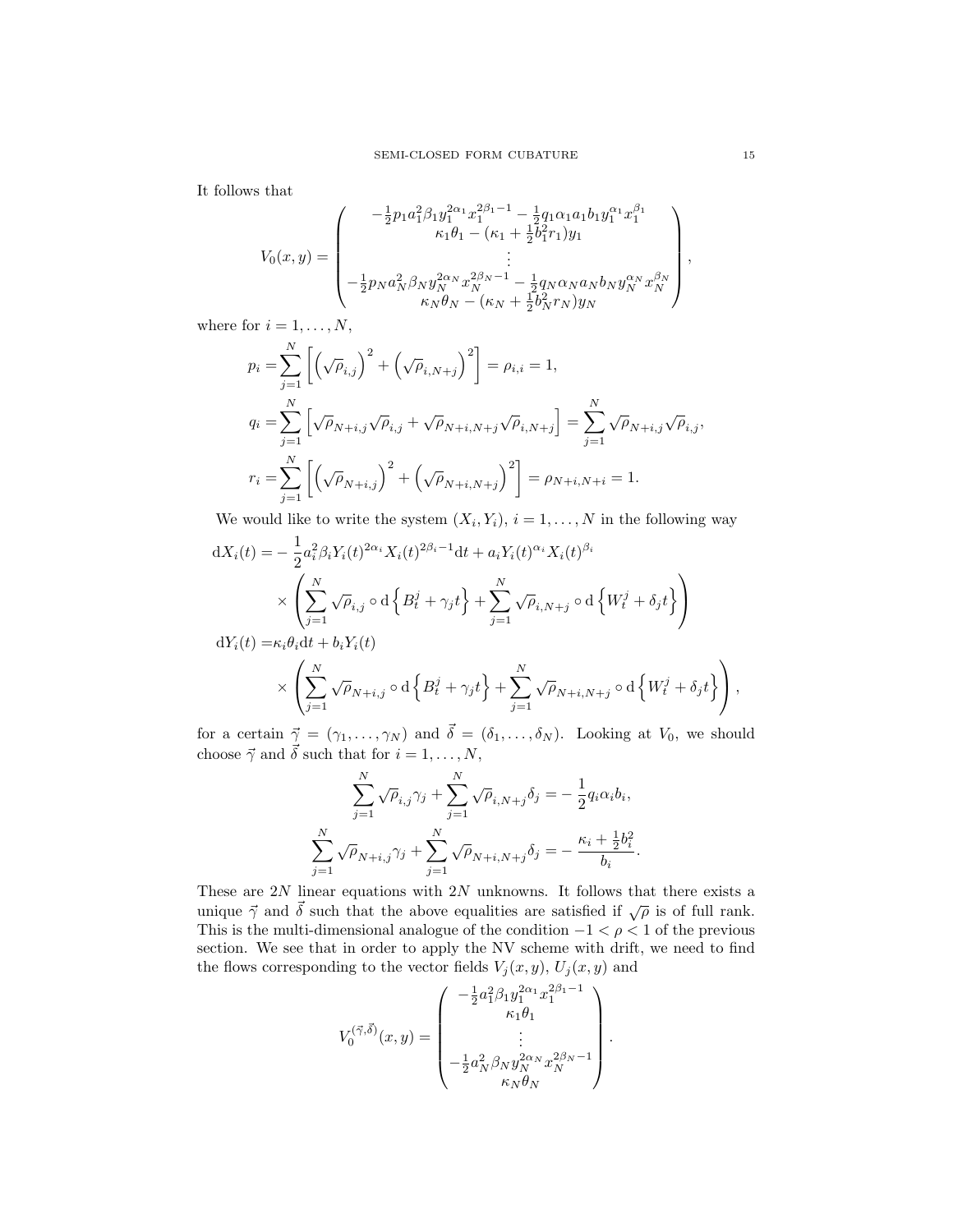All the solutions to these ODEs can be found explicitly as in Section 3.2.

3.5. Numerical analysis of our NV scheme with drift. In this section we want to prove second order weak convergence of  $\mathbb{E}\left(f\left(\overline{X}^{(NVd),K}(T,x)\right)\right)$  as  $K \to \infty$ for smooth f with  $\overline{X}^{(NVd),K}(T,x)$  given by (4)-(5). As in the original proof by Ninomiya and Victoir [18] for the classical NV scheme, we use a Taylor expansion to get the local order of the weak error by comparison with the known local weak order of the classical Ninomiya-Victoir scheme. Let  $\overline{X}^{(NV),K}(T/K, x)$  be as in Section 1.2. Then the difference in the Taylor expansion of the expectation in one step is given by

$$
\begin{split} \text{(7)}\\ \mathbb{E}\left(f\left(\overline{X}^{(NVd),K}(T/K,x)\right)\middle|\Lambda_{1}=-1\right)-\mathbb{E}\left(f\left(\overline{X}^{(NV),K}(T/K,x)\right)\middle|\Lambda_{1}=-1\right)=\\ \left[\frac{1}{2}\sum_{1\leq i
$$

When we condition on  $\Lambda_1 = 1$ , only the order of the indices are swapped. By the peculiar structure of (7), this means that the signs of all terms of the difference change, i.e.,

$$
\mathbb{E}\left(f\left(\overline{X}^{(NVd),K}(T/K,x)\right)\middle|\Lambda_{1}=1\right)-\mathbb{E}\left(f\left(\overline{X}^{(NV),K}(T/K,x)\right)\middle|\Lambda_{1}=1\right)=\\-\left[\mathbb{E}\left(f\left(\overline{X}^{(NVd),K}(T/K,x)\right)\middle|\Lambda_{1}=-1\right)-\mathbb{E}\left(f\left(\overline{X}^{(NV),K}(T/K,x)\right)\middle|\Lambda_{1}=-1\right)\right]+\mathcal{O}\left(\left(T/K\right)^{3}\right).
$$

Thus, taking the unconditional expectation in  $\Lambda_1$  gives

$$
\mathbb{E}\left(f\left(\overline{X}^{(NVd),K}(T/K,x)\right)\right)-\mathbb{E}\left(f\left(\overline{X}^{(NV),K}(T/K,x)\right)\right)=\mathcal{O}\left(\left(T/K\right)^3\right),\right.
$$

and second order convergence of the Ninomiya-Victoir scheme with drift follows exactly as in the case without drift.

Remark 4. The drift trick also works for classical cubature on Wiener space as in Lyons-Victoir [15], i.e., when  $W^0(t) \equiv t$ , simply by adding the same drift  $t\gamma_i$  to the  $i<sup>th</sup>$  component of the cubature path W. This procedure retains the original order of convergence for the given cubature formula, as can be trivially seen by comparing the ODEs with and without drift. Note that in the Ninomiya-Victoir scheme a slightly more difficult argument as discussed above is necessary, since here the "time" component  $W^0$  is not linear.

## 4. Issues related to lack of smoothness

As in most works on numerics on SDEs, we assumed in the introduction that our payoff function f and all vector fields  $V_0, V_1, \ldots, V_d$  are smooth, with bounded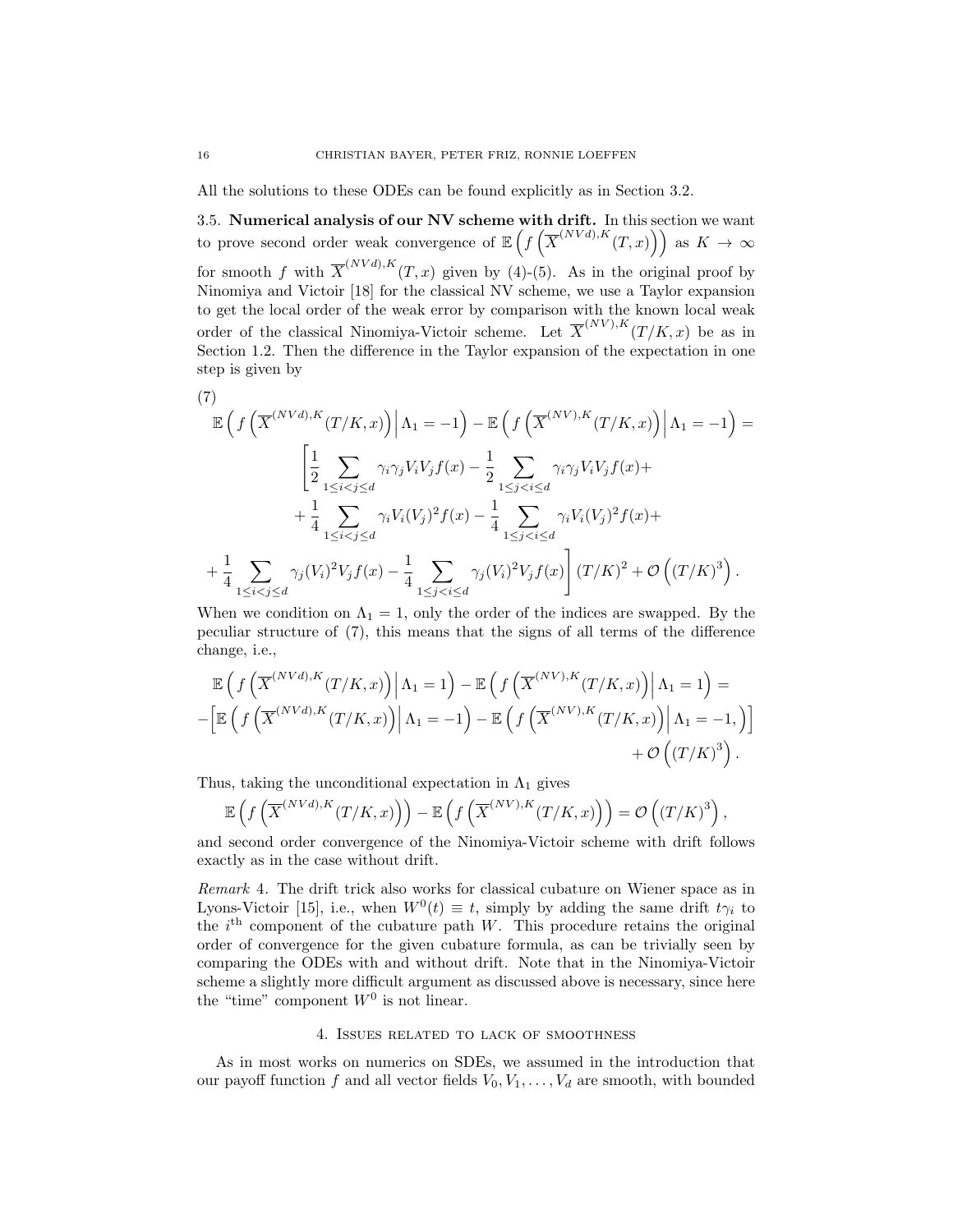derivatives of any order. If this is not the case, as happens in various applications, additional arguments may be necessary. In the context related to this paper, Lyons and Victoir [15] handle (non-smooth) Lipschitz payoffs with a non-equidistant mesh, based on Kusuoka-Stroock estimates for hypoelliptic diffusions; but they still assume smooth vector fields.

When the vector fields are not smooth, or not smooth up to the boundary, as is the case in the CIR/Heston model and also in most of the models considered in this paper, one faces another potential problem: namely, ODE solutions as required in the NV scheme, may cease to exist. To be specific, let us play this through in the CIR model. In the notation of subsection 2.1, where it is used as second component of the Heston model, its dynamics are given by

$$
dX_2(t,x) = \kappa(\theta - X_2(t,x))dt + \xi \sqrt{X_2(t,x)}dW_t.
$$

When rewritten in Stratonovich form (as was done in that subsection) its drift vectorfield takes the form  $V_0(x) = \kappa(\theta - x) - \xi^2/4$ . The integral curve of this vector field, i.e. ODE solution required in the NV scheme, is given by

$$
e^{sV_0}x = (x - J)e^{-\kappa s} + J
$$
,  $J = \frac{\kappa \theta - \frac{1}{4}\xi^2}{\kappa}$ .

Clearly then, a problem occurs when  $J < 0$ . Indeed, for x small and/or s large enough,  $e^{sV_0}x$  will be negative, and the next step in the NV scheme, where one needs to approximate the action of the diffusion vectorfield  $\xi \sqrt{\cdot}$ , cannot be carried out. On the other hand, the NV scheme remains well-defined as long as  $\xi^2 \leq 4\kappa\theta$ , as then the solution is guaranteed to remain non-negative along all possible trajectories. (Note that this does not rule out the possibility that the order of convergence is actually worse than two and indeed this breakdown was observed numerically in [6].) It is interesting to note that the well-known Feller condition,  $\xi^2 \leq 2\kappa\theta$ , which guarantees a.s. positivity of the CIR process, implies well-definedness of the NV scheme, but not vice-versa.

The bottom line of this discussion is that in most models, singularities only appear at the boundary of the domain of the solution. In many cases, the rule of "not feeling the boundary" holds in the sense that in practice, the contribution of paths which come close to the boundary is often quantitatively negligible. Then, the Ninomiya-Victoir method and any variant of it should work well, empirically exhibiting second order convergence. Supported by the numerical evidence, we argue that this is true for many stochastic-local volatility models, such as the SABRtype models primarily considered in this article. However, the rule of "not feeling the boundary" does not hold universally, but depends on the choice of parameters. If one applies the SABR model in an interest rate context, instead of an equity context, then boundary effects may well matter, as discussed, for instance, by Chen et al. [5] for one-dimensional SABR-LIBOR models. In this case, we would ideally employ the techniques of Alfonsi. In [1] he presents a variation of the NV scheme for the CIR/Heston model, which - based on a moment matching algorithm in the vicinity of the CIR singularity - retains second order convergence even close to the boundary. As of now,the method is limited by the required (explicit) knowledge of moments of the solution. Future research will be necessary to compute, or at least do so approximately, the required moments in the relevant classes of non-smooth models, beyond the familiar case of CIR/Heston.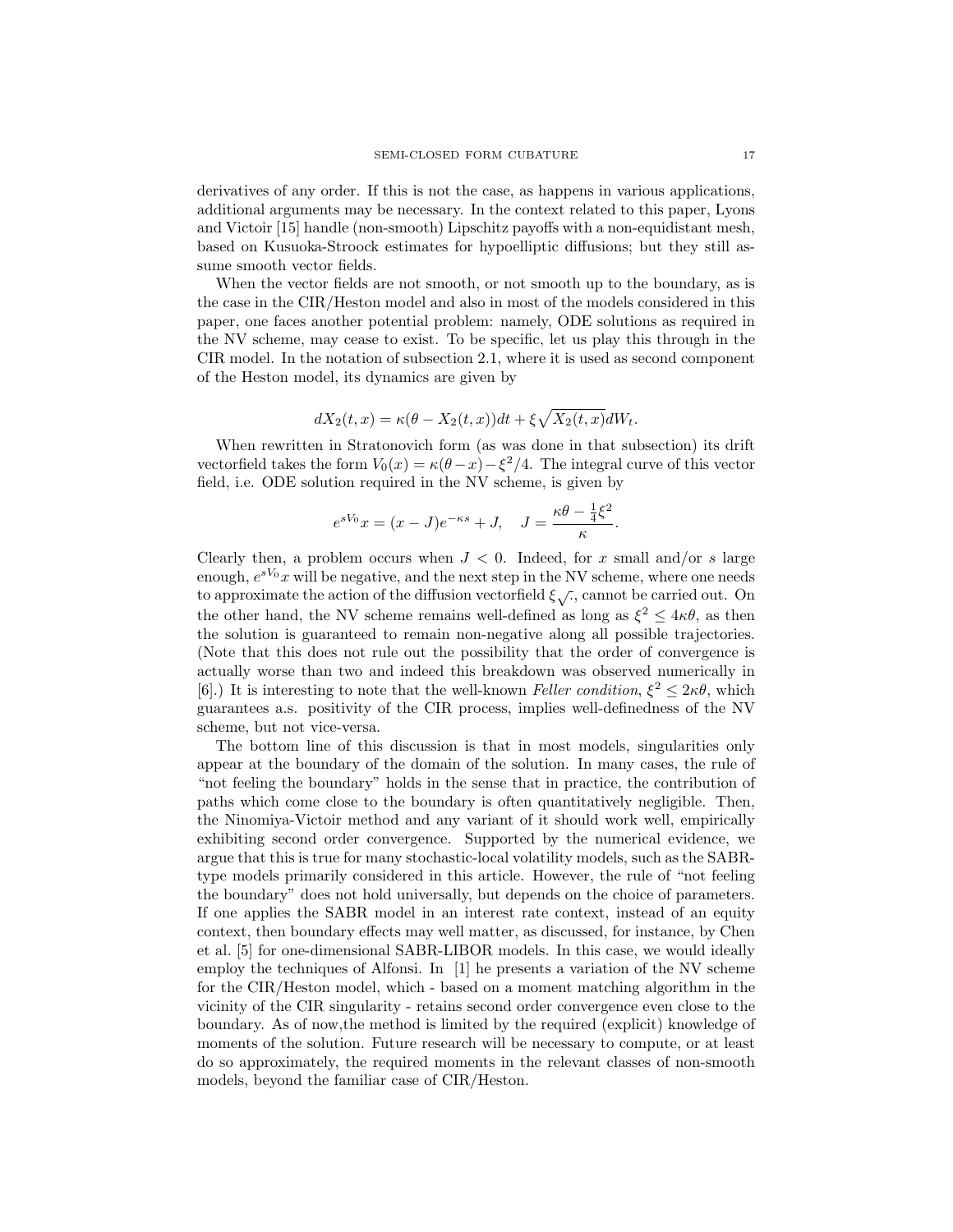#### 5. Numerical results

In this section we report the results of our numerical experiments. For this we have chosen three models: the SABR model, the generalized SABR model and the multi-dimensional generalized SABR model. The numerical results for these models are given in Section 5.1, Section 5.2 and Section 5.3, respectively. For each of the models, we compare the NV scheme with drift to the regular NV scheme and the Euler scheme and in all the experiments reported in this paper, we used Quasi Monte-Carlo for the integration. In order to check the order of the three schemes, we first give plots of the relative discretization error against the number of time steps K. For these plots the number of 'simulated trajectories' M is chosen such that the integration error is negligible compared to the discretization error. (Since we are using Quasi Monte Carlo, M is strictly speaking not the number of simulations, but the size of the finite low-discrepancy sequence used for the computation.) In order to compute these errors we of course need to know the 'true value' (or a good estimate of it). For the two experiments involving the generalized SABR model, the true value was obtained by running the code longer than reported in the plots. However, in the case of the SABR model, the true value was estimated by extrapolation of the values obtained by the code (the SABR formula is not exact enough!)

Results comparing the discretization error against the number of time steps, might not really seem practically relevant, since they only relate the number of timesteps for different numerical methods, but not the corresponding computational cost or computer time. Therefore we also give tables of the computational time of the different schemes. If we want to compare the run-time for different methods, we need to ensure the fairness of the comparison, i.e., we need to compare the different methods with parameters giving similar computational errors. We basically have two parameters for the numerical method, namely the number of time-steps K and the number of simulated trajectories  $M$  – where every trajectory is given by a  $D(K)$ -dimensional vector from a low discrepancy sequence, in our case the Sobolsequence. (Here,  $D(K)$  depends on both the model and the method.) Unlike for Monte Carlo simulation, where accurate, but probabilistic error estimates are available, there is no simple error estimation procedure for QMC (as far as we are aware). Therefore, it is not obvious how to choose the number of trajectories for a comparison of run-times. Choosing the same number of trajectories for every method might not be appropriate, because some methods might yield "rougher" integration problems, requiring a higher number of trajectories for a comparable precision.

In our comparison we proceeded as follows. For a given model and method we first choose  $K$  (and  $M$  very large) such that the relative discretization error is around 10<sup>−</sup><sup>3</sup> . For simplicity, we take the computations run for producing the plots, which means that K is a power of two. Then we start with  $M_0 = 1000$ trajectories, run the method, and double the number  $M$  of trajectories until the observed (absolute) error is *consistently* closer than  $2 \times 10^{-5}$  to the true (absolute) error for the fixed given K.

To explain this in more detail, first recall that the computational error in (Quasi) Monte Carlo simulations for SDEs splits into two parts:  $Error = Error_{dist} + Error_{int}$ . Here, Errordis stems from the time-discretization of the SDE. This part of the error is controlled by  $K$ . Error<sub>int</sub> is the error from the integration, i.e., from the numerical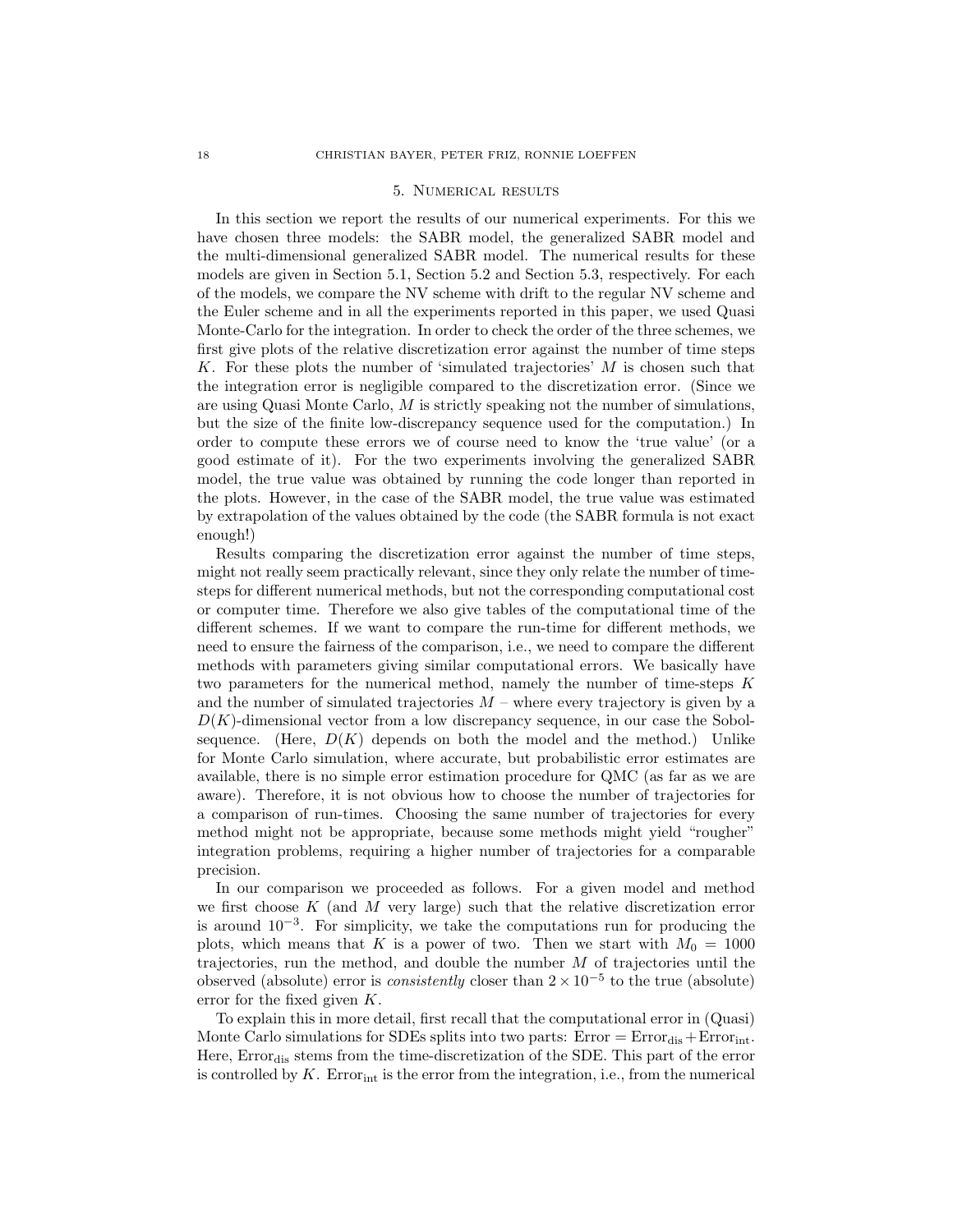computation of the expectation of the solution to the discretized SDE. This error part is controlled by  $M$ . In the comparison procedure, we first fix  $K$  such that the relative discretization error Error<sub>dis</sub>/C (C denoting the true result) is around  $10^{-3}$ . Then we choose M (by a doubling procedure) such that  $Error_{int} \leq 2 \times 10^{-5}$ . (Since in all cases  $C \approx 0.1$ , this means we choose the integration error to be one fifth of the discretization error.)

In the following tables, we report the found parameters, the corresponding relative error and the computational time in seconds – all computations where performed on the same computer, a Toshiba laptop with 6 GB RAM and four Intel Core i7 CPUs with 1.6 GHz. Notice that the run-time scales linearly with the number M of trajectories.

5.1. SABR. In this section we give the results corresponding to the experiment with the SABR model. Recall that this SV-model is given by

$$
dX_1(t) = aX_2(t)X_1(t)^{\beta}dB_t^1
$$
  

$$
dX_2(t) = bX_2(t)\left(\rho dB_t^1 + \sqrt{1 - \rho^2}dB_t^2\right),
$$

with  $X_1(0) = x_1$  and  $X_2(0) = x_2$  and where the parameters satisfy  $\frac{1}{2} \le \beta \le 1$ ,  $a, b > 0, -1 < \rho < 1$ . The parameters chosen for the experiment are  $\beta = 0.9$ ,  $a = 1.0, b = 0.4, \rho = -0.7, x_1 = 1.0, x_2 = 0.3.$  As the derivative we choose a (European) call option with maturity time  $T = 1.0$  and strike price  $K = 1.05$ . For simplicity we assume that the interest rate is zero. The corresponding estimated 'true result' is 0.09400046.

In Figure 1 the convergence rates of the three schemes is graphically displayed. We clearly see the second-order convergence of the two NV schemes compared to the first-order convergence of the Euler method.



Figure 1. Order of convergence for the SABR model.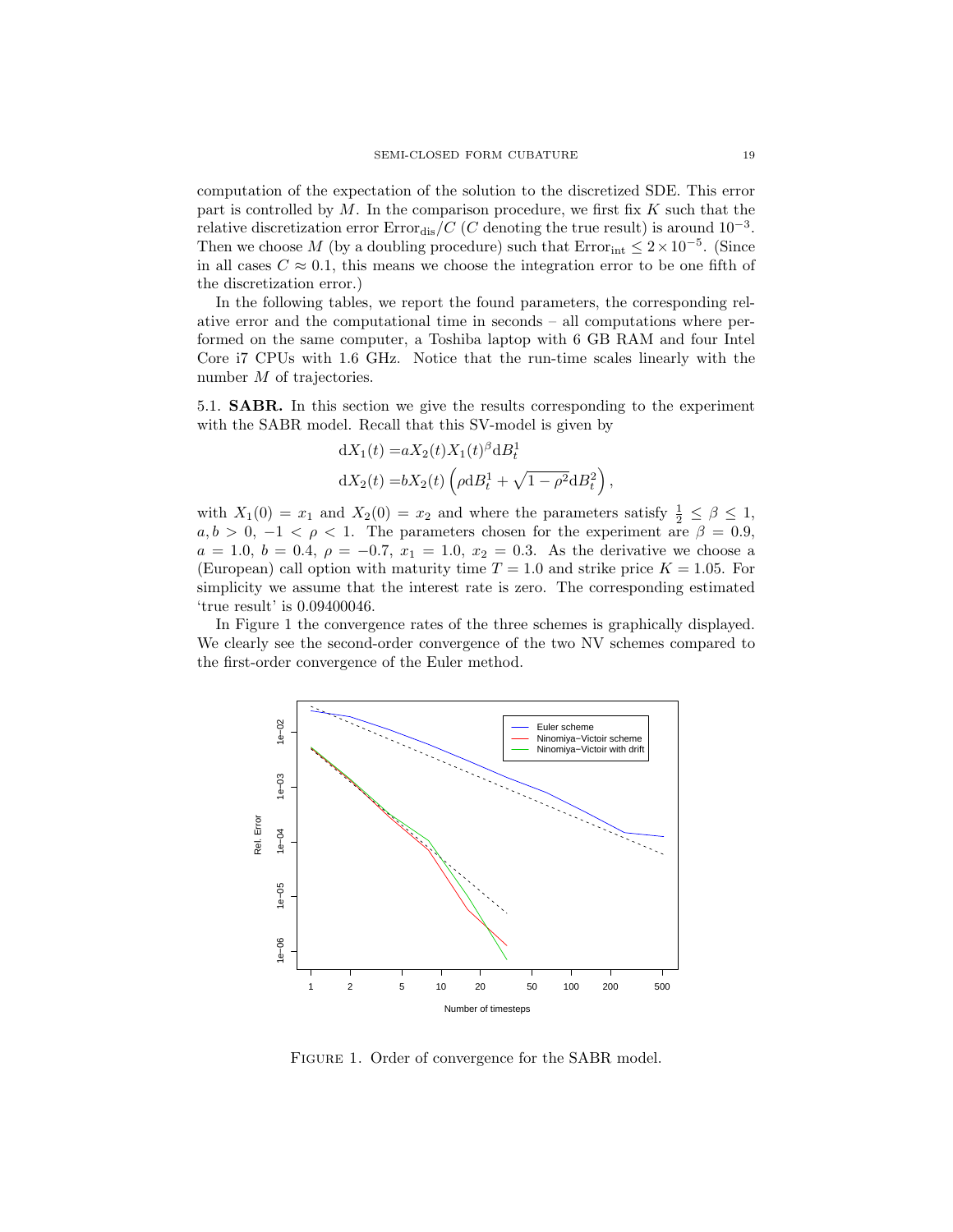| Method                                                                       | K  | М      | Rel. Error | Time               |  |  |  |
|------------------------------------------------------------------------------|----|--------|------------|--------------------|--|--|--|
| Euler                                                                        | 32 | 512000 | 0.00150    | 5.87 sec           |  |  |  |
| Ninomiya-Victoir                                                             |    | 512000 | 0.00134    | $2.44 \text{ sec}$ |  |  |  |
| NV with drift                                                                |    | 128000 | 0.00140    | $0.28 \text{ sec}$ |  |  |  |
| $Computation of time for the CADD model$<br>$\Gamma$ a principal in $\Gamma$ |    |        |            |                    |  |  |  |

Table 1. Computational time for the SABR model

In Table 1 the timings are reported for the SABR model. Notice that the Ninomiya-Victoir method both in its original form and in its variant are clearly more efficient than the Euler method, by a factor two or three. On the other hand, the simpler structure of the Ninomiya-Victoir method with drift results in a considerable speed up if compared with the original method. Notice that a speed up with a factor two would even hold if we reject the empirically found choice of M for the drift variant and use the same number of trajectories as for the other two methods.

5.2. Generalized SABR. In this section we give the results corresponding to the experiment with the generalized SABR model of Section 3.2. For convenience we restate this SV-model:

$$
dX_1(t) = aX_2(t)^{\alpha} X_1(t)^{\beta} dB_t^1
$$
  
\n
$$
dX_2(t) = \kappa(\theta - X_2(t))dt + bX_2(t)\left(\rho dB_t^1 + \sqrt{1 - \rho^2} dB_t^2\right),
$$

with  $X_1(0) = x_1$  and  $X_2(0) = x_2$  and  $\frac{1}{2} \le \beta \le 1$ ,  $\theta > 0$ ,  $\kappa \ge 0$ ,  $\alpha > 0$ ,  $a, b > 0$ ,  $-1 < \rho < 1$ . For our experiment, we choose the parameters as follows:  $\beta = 1.0$ ,  $\theta = 0.3, \ \kappa = 2.0, \ \alpha = 0.5, \ a = 1.0, \ b = 0.5, \ \rho = -0.7, \ x_1 = 1.0 \text{ and } x_2 = 0.2.$  We further pick the same call option as in Section 5.1. The estimated 'true result' is 0.1767505855.

In Figure 2 the discretization error against the number of time steps is plotted. Again, we see the second-order convergence of the two NV schemes compared to the first-order convergence of the Euler method.

|                  |    |         | Rel. Error | Time                |
|------------------|----|---------|------------|---------------------|
| Euler            | 32 | 8192000 | 0.00174    | 91.94 sec           |
| Ninomiya-Victoir |    | 2048000 | 0.00204    | $13.93 \text{ sec}$ |
| NV with drift    |    | 1024000 | 0.00104    | $2.88 \text{ sec}$  |

TABLE 2. Computational time for the generalized SABR model

In Table 2 the timings are reported for the generalized SABR model. In the one-dimensional generalized SABR model, the Ninomiya-Victoir method is only faster than the Euler method because the integrand seems to be smoother. If one rejects our way to determine the necessary number of trajectories  $M$  as too crude and insists on taking the same number for both methods, the Ninomiya-Victoir method will require almost the same time as the Euler method in order to give comparable results at this level. However, the Ninomiya-Victoir method with drift still retains a convincing speed-up, again probably due to the simpler structure of the subroutines. Note that in the case of the Euler scheme, one has to compute a 64 dimensional integral, whereas in the case of the Ninomiya-Victoir scheme (with or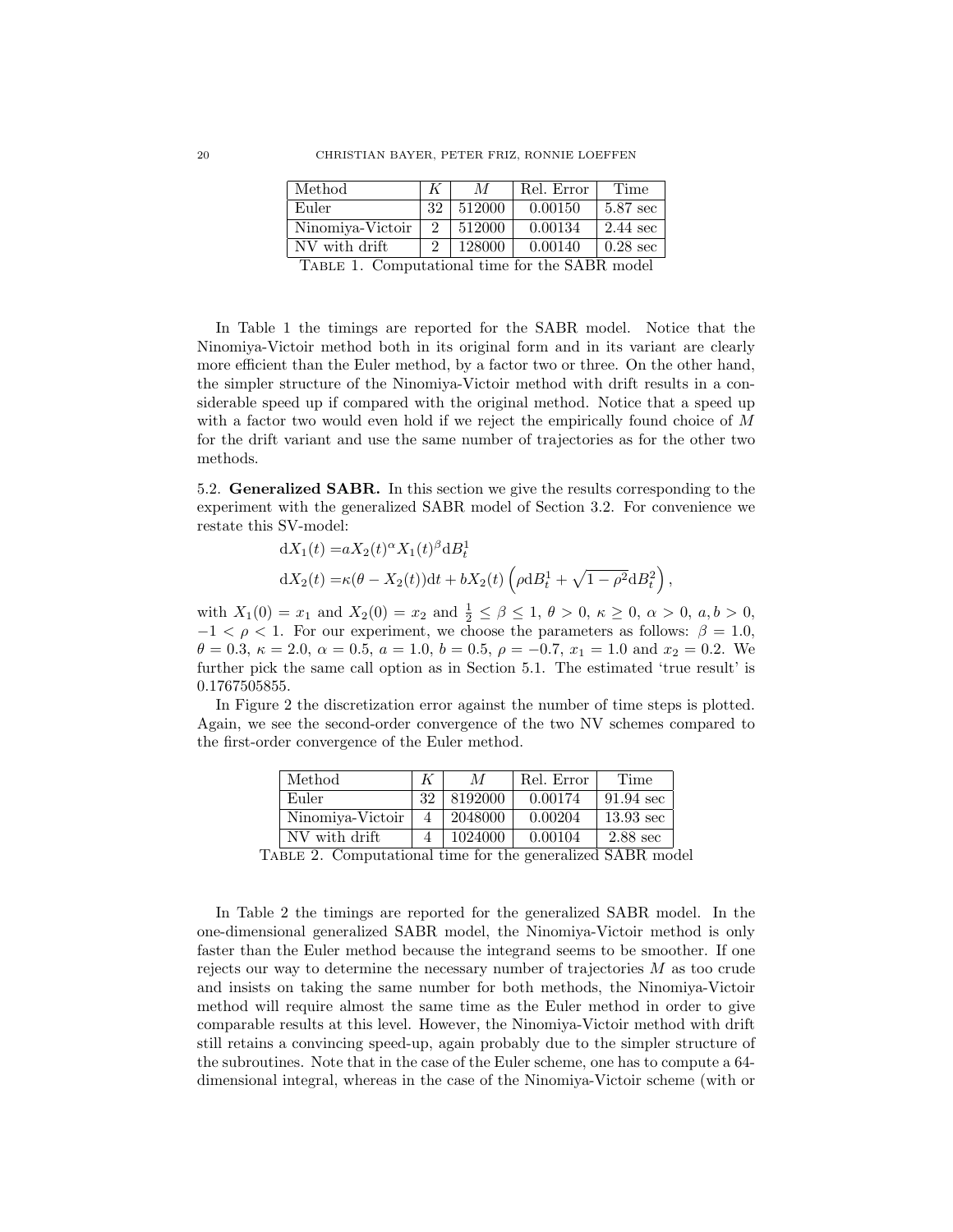

FIGURE 2. Order of convergence for the generalized SABR model.

without drift), the integration only needs to be performed on an eight-dimensional space.

5.3. Multi-dimensional generalized SABR. In this section we give the numerical results corresponding to the multi-dimensional generalized SABR model. Recall that from Section 3.4 this model is given by

$$
dX_i(t) = a_i Y_i^{\alpha_i} X_i^{\beta_i} d\widetilde{B}_t^i
$$
  

$$
dY_i(t) = \kappa_i (\theta_i - Y_i) dt + b_i Y_i d\widetilde{W}_t^i,
$$

 $i = 1, \ldots, N$ . For our experiment we choose  $N = 4$  and as the derivative we take a basket option with the same weight on each stock. The parameters for the experiment have been chosen as follows:  $a = (1, 0.5, 0.3, 0.7)^T$ ,  $b = (0.5, 0.8, 0.4, 0.6)^T$ ,  $\alpha =$  $(0.5, 1, 0.7, 0.8)^T$ ,  $\beta = (0.6, 0.7, 0.8, 0.9)^T$ ,  $\kappa = (0.2, 0.7, 0.5, 0.9)^T$ ,  $\theta = (0.3, 0.4, 0.6, 0.2)^T$ , and, finally,

|                |           | 0.0111                                                                          | 0.6395               |             |        |                                         | $-0.1081$ $-0.3414$ $-0.0642$ $-0.2054$ $-0.0236$ |
|----------------|-----------|---------------------------------------------------------------------------------|----------------------|-------------|--------|-----------------------------------------|---------------------------------------------------|
|                | 0.0111    |                                                                                 | 0.2698               |             |        |                                         | $0.2770$ $0.1651$ $-0.3504$ $-0.8186$ $-0.4383$   |
|                | 0.6395    |                                                                                 | $0.2698$ 1 $-0.1381$ |             |        | $-0.1379$ $-0.0031$ $-0.3169$ $-0.0161$ |                                                   |
|                | $-0.1081$ | $0.2770$ $-0.1381$ 1 $0.7312$ $-0.9030$ $0.0419$ $-0.8121$                      |                      |             |        |                                         |                                                   |
| $\rho \approx$ |           | $-0.3414 \quad 0.1651 \quad -0.1379 \quad 0.7312 \qquad \quad 1 \qquad -0.5969$ |                      |             |        | $0.0747 - 0.6703$                       |                                                   |
|                |           | $-0.6420$ $-0.3504$ $-0.0031$ $-0.9030$                                         |                      | $-0.5969$ 1 |        | 0.1878                                  | 0.8790                                            |
|                |           | $-0.2054$ $-0.8186$ $-0.3169$ $0.0419$ $0.0747$                                 |                      |             | 0.1878 | $\sim$ $\sim$ $1$                       | 0.2796                                            |
|                |           | $-0.0236$ $-0.4383$ $-0.0161$ $-0.8121$ $-0.6703$ 0.8790                        |                      |             |        | 0.2796                                  |                                                   |

Note that the above choice of  $\rho$  implies that  $\widetilde{B}^i$  and  $\widetilde{W}^i$  are negatively correlated, as usual in equity modeling. Moreover,  $\rho$  is positive definite – and in fact, chosen at random among all such correlation matrices. The estimated 'true value' of the basket option is 0.09254183.

.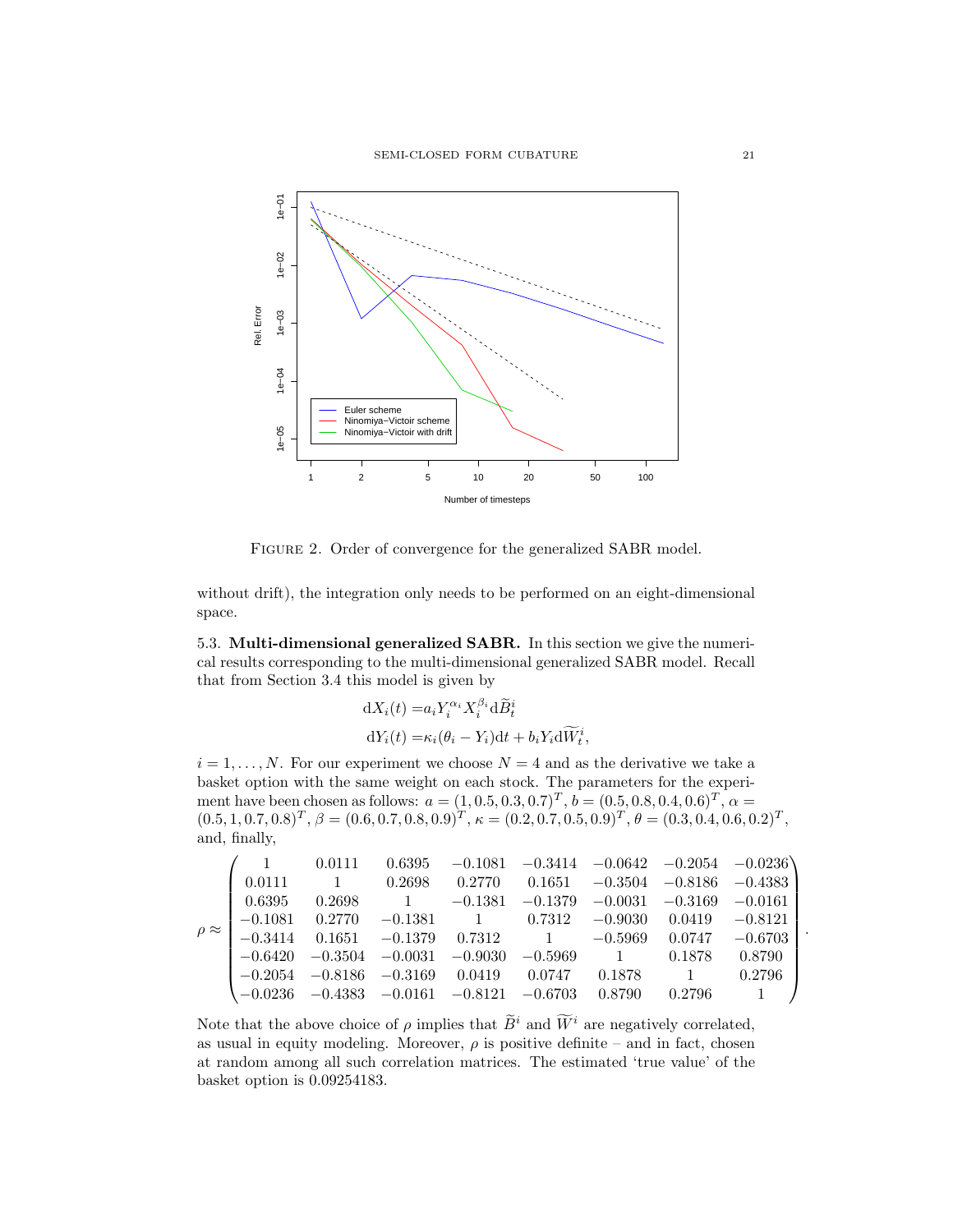

FIGURE 3. Order of convergence for the multi-dimensional generalized SABR model.

The convergence rates of the three different schemes for this experiment are graphically displayed in Figure 3. The picture is similar as in the two previous cases in the sense that there is second-order convergence for the two NV schemes and first-order convergence for the Euler scheme.

| Method           |    | M       | Rel. Error | Time                 |
|------------------|----|---------|------------|----------------------|
| Euler            | 32 | 2048000 | 0.000934   | $246.65 \text{ sec}$ |
| Ninomiya-Victoir |    | 1024000 | 0.002017   | $52.33 \text{ sec}$  |
| NV with drift    |    | 1024000 | 0.000862   | $35.31 \text{ sec}$  |

|  | TABLE 3. Computational time for the multi-dimensional general- |  |  |  |  |  |
|--|----------------------------------------------------------------|--|--|--|--|--|
|  | ized SABR model                                                |  |  |  |  |  |

Further, the computational time for the generalized SABR model with a fourdimensional stock market, reported in Table 5.3, again shows the usual picture. The classical Ninomiya-Victoir method gives a speed-up between factors two and four (depending on the trust of the choice of  $M$ ). In this case, one might, however, note that the error from the classical Ninomiya-Victoir method is more than twice higher the the errors from the competing methods. And again, the simpler structure of the ODEs in the case of a Ninomiya-Victoir method with drift leads to a convincing speed-up as compared to both other methods.

## **APPENDIX**

,

In Sections 2.1, 2.2 and 3.2, the following ODE appears:

(8) 
$$
y'(t) = h(t)(y(t))^{\beta}
$$

$$
y(0) = x,
$$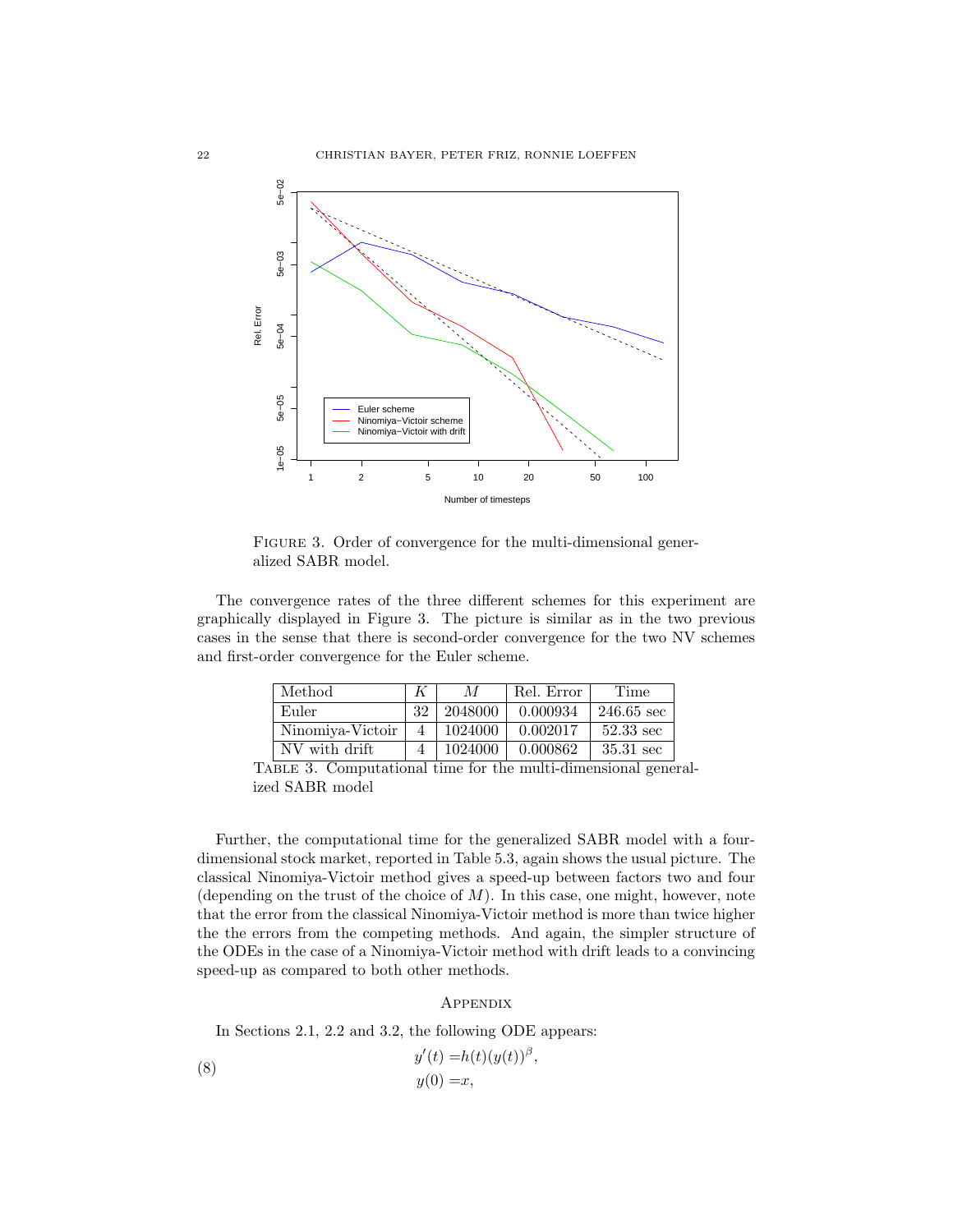where  $0 < \beta < 1$ ,  $x > 0$  and  $h : [0, \infty) \to \mathbb{R}$  is continuous and either positive valued or negative valued. One can easily check that

(9) 
$$
\Phi_x(t) = \left( (1 - \beta) \int_0^t h(s) ds + x^{1-\beta} \right)_+^{1/(1-\beta)}, \quad t \ge 0,
$$

with  $a_+ := \max\{a, 0\}$ , is a solution to (8). We briefly provide some details about uniqueness of the solution. When  $h$  takes only negative values, then the right hand side of the ODE (8) is decreasing in the state variable and uniqueness follows for any  $x \geq 0$  (see e.g. Example 2.4 on p.286 of [9]). When h takes only positive values and  $x > 0$ , uniqueness follows by the Picard-Lindelöf theorem. When h takes only positive values and  $x = 0$ , the solution (9) is not unique; for instance,  $y(t) \equiv 0$ forms another solution. For this particular case, we have chosen, throughout the paper, to work with the solution  $\Phi_0(t)$ , since the flow  $\Phi_r(t)$  is (right)-continuous at  $x = 0$  for all  $t \geq 0$ .

#### **REFERENCES**

- [1] Aurélien Alfonsi, High order discretization schemes for the CIR process: Application to affine term structure and Heston models, Math. Comp. 79 (2010), 209-237.
- [2] Christian Bayer and Peter K. Friz, Cubature on Wiener space: pathwise convergence, Appl. Math. Optim. To appear.
- [3] Peter K. Friz and Nicolas B. Victoir., Multidimensional stochastic processes as rough paths: theory and applications, Cambridge Studies in Advanced Mathematics, vol. 120, Cambridge University Press, Cambridge, 2010.
- [4] Takehiro Fujiwara, Sixth order methods of Kusuoka approximation. Tokyo University preprint, 2006. Available from kyokan.ms.u-tokyo.ac.jp/users/preprint/pdf/2006-7.pdf.
- [5] Bin Chen, Cornelis W. Oosterlee, and Hans van der Weide, Efficient unbiased simulation scheme for the SABR stochastic volatility model (2012). Preprint.
- [6] Leonhard Fichte, The Scheme of Ninomiya and Victoir: Application to Finance (2011). Diploma thesis, TU Berlin.
- [7] Paul Glasserman, Monte Carlo methods in financial engineering, Applications of Mathematics (New York), vol. 53, Springer-Verlag, New York, 2004. Stochastic Modelling and Applied Probability.
- [8] D.J. Higham and X. Mao, Convergence of Monte Carlo simulations involving the meanreverting square root process, J. Comp Finance 8 (2005), 35–61.
- [9] Ioannis Karatzas and Steven E. Shreve, Brownian motion and stochastic calculus, 2nd ed., Graduate Texts in Mathematics, vol. 113, Springer-Verlag, New York, 1991.
- [10] Peter E. Kloeden and Eckhard Platen, Numerical solution of stochastic differential equations, Applications of Mathematics (New York), vol. 23, Springer-Verlag, Berlin, 1992.
- [11] Shigeo Kusuoka, Approximation of expectation of diffusion processes based on Lie algebra and Malliavin calculus, Advances in mathematical economics. Vol. 6, 2004, pp. 69–83.
- [12] P.-L. Lions and M. Musiela, Some properties of diffusion processes with singular coefficients, Commun. Appl. Anal. 10 (2006), no. 1.
- [13] , Correlations and bounds for stochastic volatility models, Ann. Inst. H. Poincaré Anal. Non Linéaire 24 (2007), no. 1, 1–16.
- [14] R. Lord, R. Koekkoek, and D. van Dijk, A comparison of biased simulation schemes for stochastic volatility models, Quantitative Finance 10 (2010), 177–194.
- [15] Terry Lyons and Nicolas Victoir, Cubature on Wiener space, Proc. R. Soc. Lond. Ser. A Math. Phys. Eng. Sci. 460 (2004), no. 2041, 169–198. Stochastic analysis with applications to mathematical finance.
- [16] Terry Lyons and Christian Litterer, High order recombination and an application to cubature on Wiener space. arXiv:1008.4942v1 [math.PR].
- [17] Mariko Ninomiya and Syoiti Ninomiya, A new higher-order weak approximation scheme for stochastic differential equations and the Runge-Kutta method, Finance Stoch. 13 (2009), no. 3, 415–443.